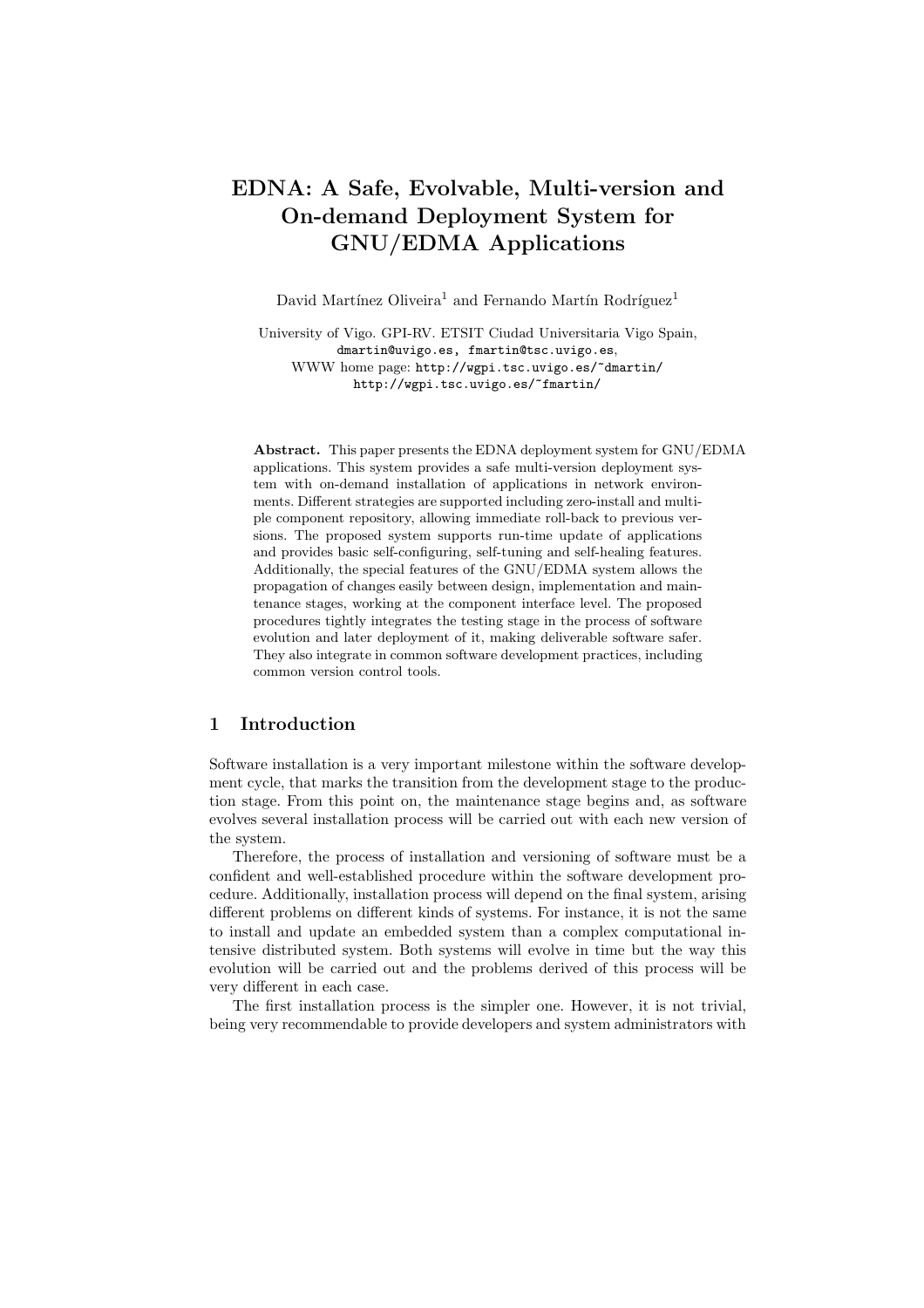tools to ensure this first step success. Next installations or updates (as they are commonly named) are even more complex since several compatibility issues must be faced in these processes.

In this paper, the installation and versioning system of the GNU/EDMA[7] environment will be described, and the key ideas behind it will be introduced. This ideas can be applied in a general way to any other platform.

The GNU/EDMA system is a middleware system specially designed to provide object oriented programming and component based features to generic applications, despite of the underlying programming language. The system is physically a library plus a set of language bindings that provides a development environment and a set of functions for Object Oriented Programming (OOP)[2] and Component Based Systems (CBS)[1] development.

So, the philosophy behind GNU/EDMA is to uncouple these facilities (OOP and CBS) from the programming languages. Programming languages simply become the tool used by programmers to provide method bodies to the final application.

This approach allows to set a clear separation between the design and implementation stages of software development and so, introduce an extra degree of freedom for evolving applications.

This is the first contribution of the GNU/EDMA system, which will allow to address design evolution in a simple way, as will be shown in this paper.

Moreover, the GNU/EDMA system also provides a basic Component Based System (CBS) set of features which also uncouples component management from the implementation architecture. This uncoupling allows management of the logical architecture of the applications in an independent and abstract way.

The approach presented in this paper tries to face some of the main problems involved on software installation and further update (evolution) in a simple and general way, showing how uncoupling of features traditionally associated to programming languages makes our concerns (installation and evolution) a more simple tasks.

This paper is organized as follows. Section 2 introduces the GNU/EDMA features related to software versioning and installing. Section 3 provides the detailed desing of the EDNA system built on top of facilities introducced in previous section. Finally a comparison to other systems and some final conclusions are provided.

# 2 GNU/EDMA Built-in Features

Before describing our approach to software installation and evolution, the main features of GNU/EDMA will be introduced in this section. These features are the ones allowing to build our solution and so, they will state the set of features for translating our results to any other platform.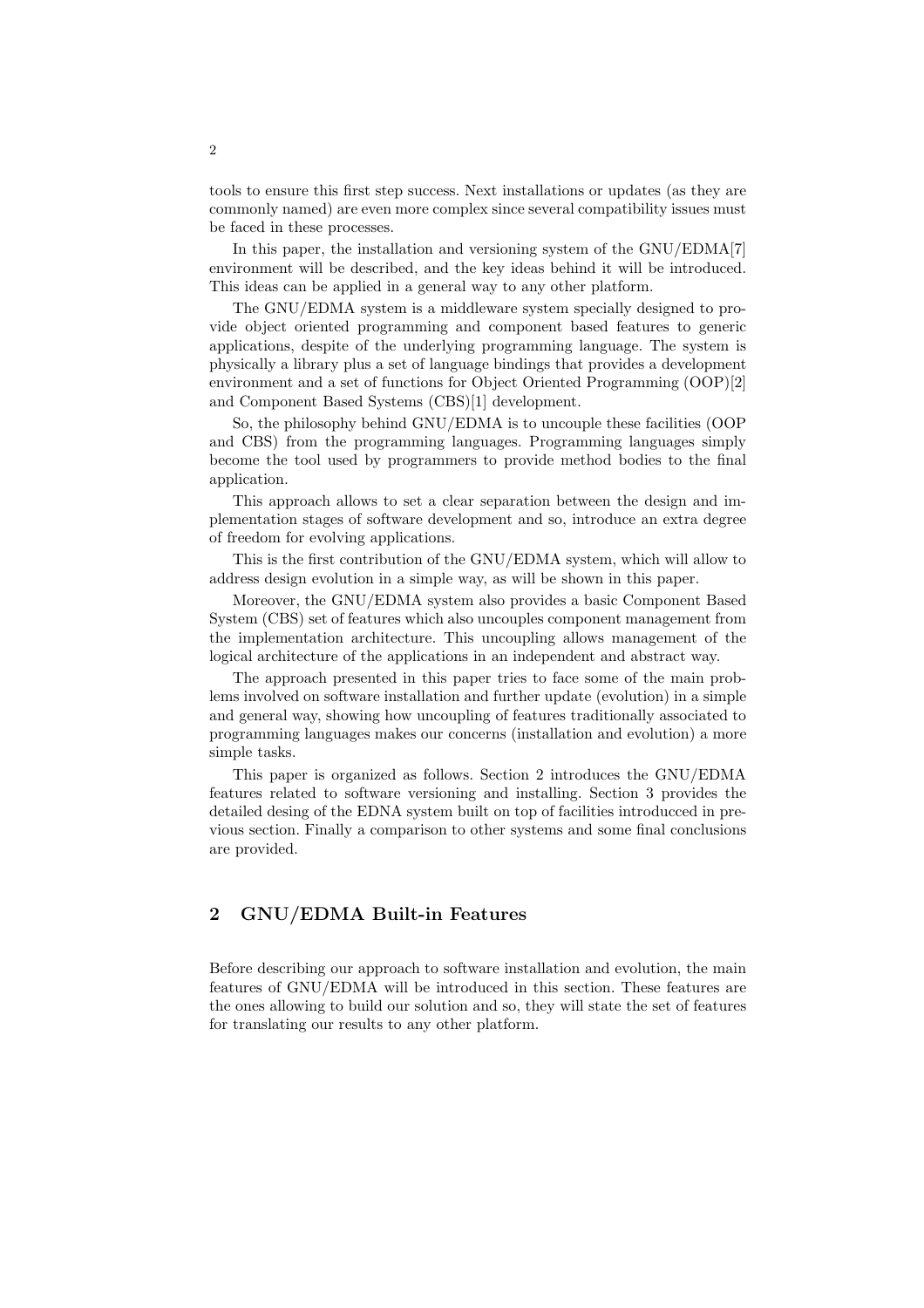#### 2.1 Overview

The name GNU/EDMA stands from the Spanish acronym Entorno de Desarrollo Modular y Abierto, which can be translated to Modular and Open Development Environment.

The author of this paper is the main developer of the system since its birth in 1996. In 1997 the system was included in the GNU project[8]. These last years, GNU/EDMA was extended including most of the research lines in programming technologies, unveiling GNU/EDMA as a flexible platform for research in these fields. Technologies like delegation, object inheritance, aspect oriented programming (static and dynamic), software evolution, coordination approaches, etc. have been added to the system since its born.

GNU/EDMA was, from its inception, an open system aimed to embrace most of available technologies under a common interface, allowing reuse across different systems. For this reason, the system provides a set of extension facilities to deal with interfaces and implementations, and so, it allows simple integration of available technologies within an unique system.

GNU/EDMA tries to provide an uncoupled Object Oriented Programming (OOP) and Component Based System (CBS) environment for software development. GNU/EDMA provides these facilities as a set of services independent of the used programming language, allowing their use even on non-OO programming language or non-CB systems.

The main idea behind this approach is treating component systems and object oriented programming as orthogonal concerns respect software development.

Object Oriented modelling is a general modelling approach. In general, independent of software development. Several different systems can be modelled using this technique, and the key point here is design.

Uncoupling object orientation from software development is translated on uncoupling software design of software implementation. This way, programming languages become simple ways to complete a given design. Design and implementation stages become then clearly separated and related one each other.

This is the current approach seek these last years with the introduction of modern software modelling tools like the ones based on UML diagramming. The problem in these tools is that software design got modified when implementation stage is started. For instance, if the implementation language used for a given system does not support multiple inheritance and the design was created on that assumption, design becomes changed to match the final implementation.

Uncoupling an OO constructor like inheritance from the programming language will keep the design unmodified (in this very simple example) and then keep software development simpler.

This approach is being introduced in new development platforms like .Net[4] and its Common Language Runtime. However, .Net still keeps a tight coupling with the underlying programming language which introduces the artifacts described above, i.e. a languages not supporting multiple inheritance will break a design using that.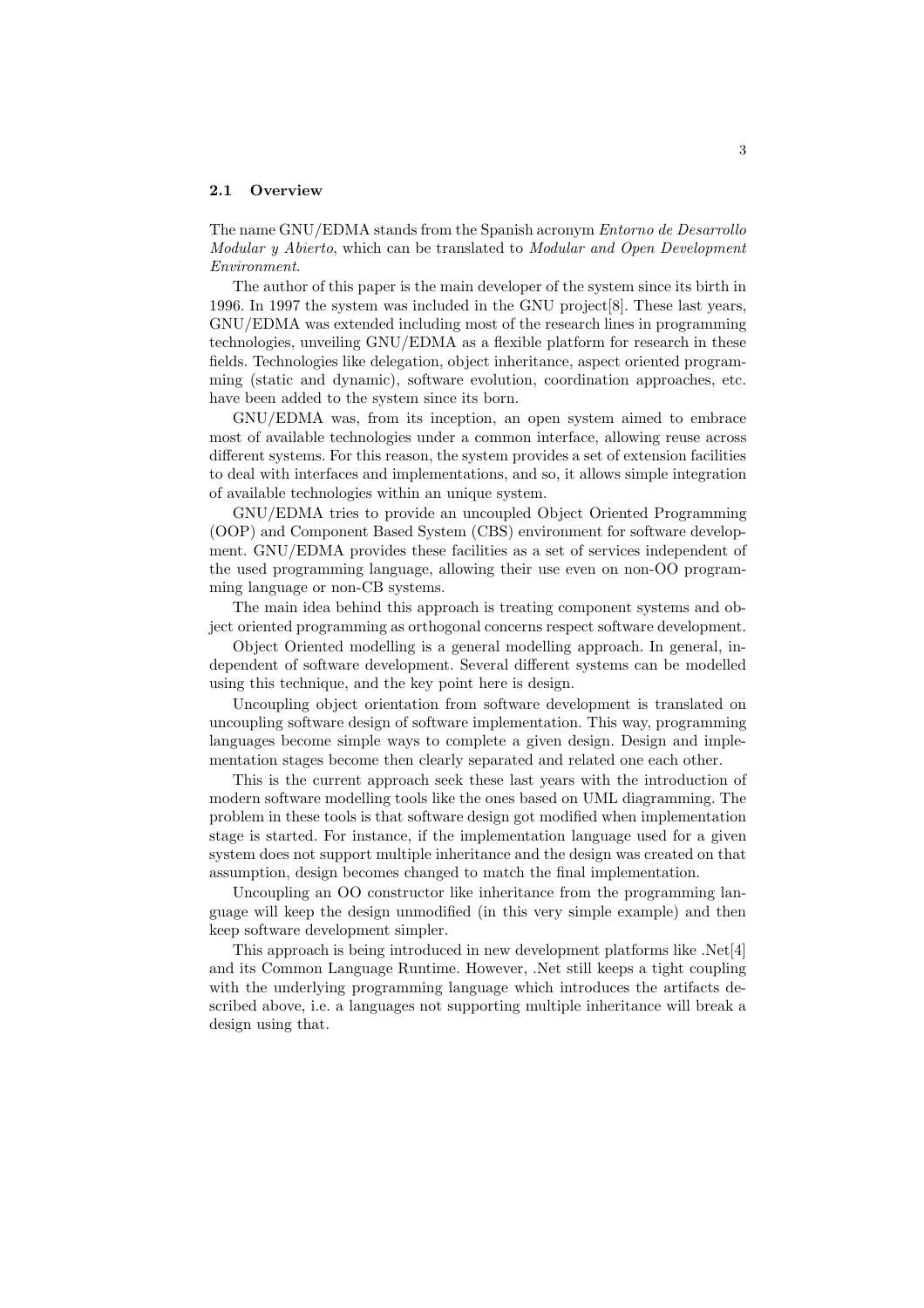The GNU/EDMA system provides an environment where this will not happen, since features like inheritance, delegation or aspect programming are provided by the system not by the used programming language.

After this brief introduction to the philosophy behind the GNU/EDMA system, the set of features of the system related to component versioning and installing will be discussed, since this is the main subject of this work.

#### 2.2 GNU/EDMA Components

The first important concept to understand our approach is the way GNU/EDMA manages components. Within the GNU/EDMA system, there is no difference between classes and components, both are composed of an Interface Definition File (IDF hereinafter), and of an implementation file which contains method bodies for the associated class.

This is a common approach on OO-based systems but the main difference with GNU/EDMA is that its IDFs are processed at run-time, instead of using an external interface compiler. Each time a new component is introduced in the system, it takes the associated IDF and compiles it to create internal associated structures. Then the implementation file is also loaded and linked to these internal structures.

Figure 1 shows graphically the representation of a GNU/EDMA component.



Fig. 1. GNU/EDMA component parts

Figure 1 shows the parts of a generic GNU/EDMA component. The static part of the component is composed of two files, one containing implementation and other containing interface. This files can be the same in practice, but in

4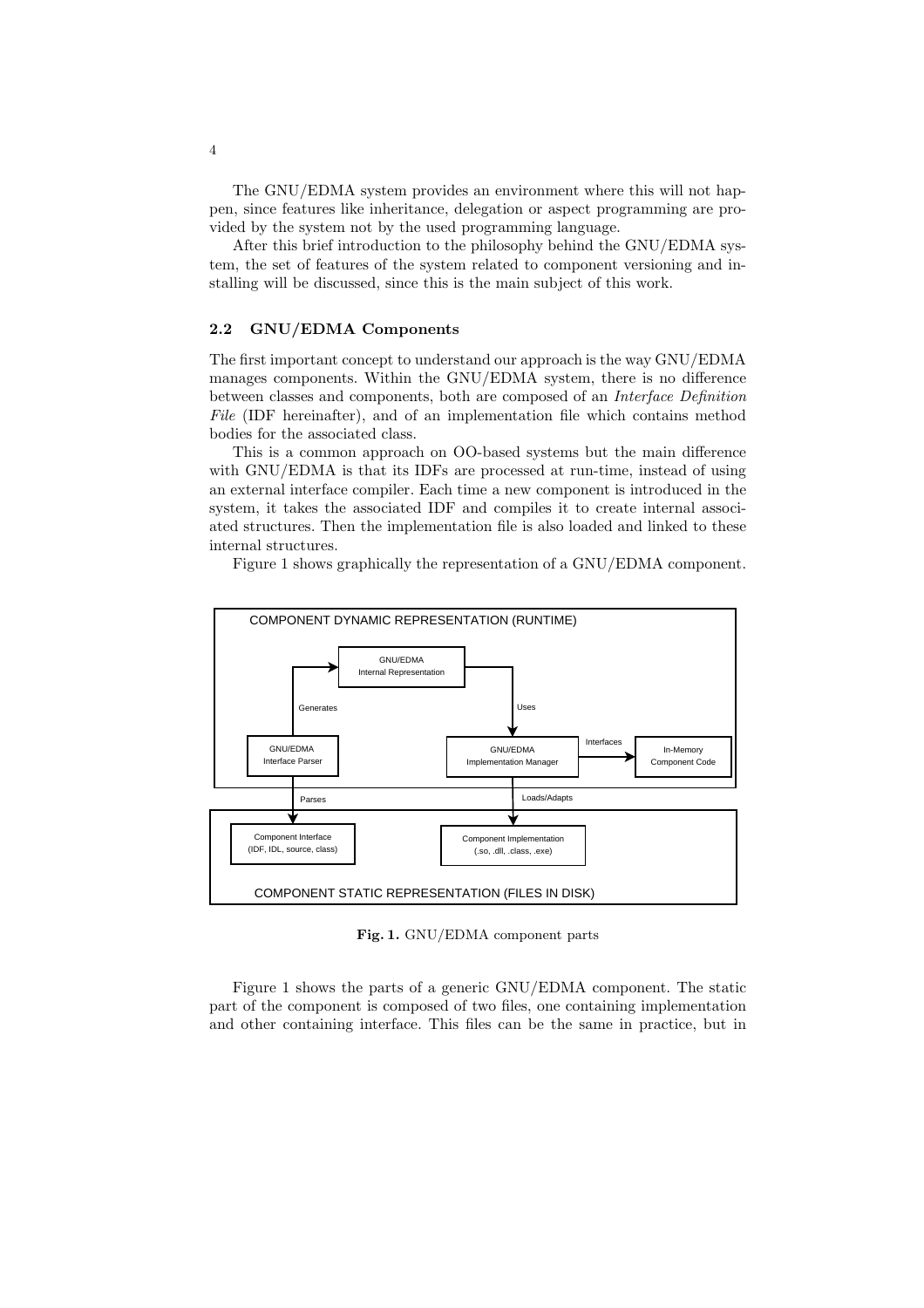the general case two files will be available. These two files forms a GNU/EDMA component.

The static component representation is translated to two main internal blocks. Interface file is parsed by a GNU/EDMA interface parser in order to generate an internal representation of the component's interface. This representation is independent of the interface file format.

Implementation manager (also known as SIU proxies) has two main tasks. First one is to load code into memory and link to it. This process will involve starting an interpreter or a virtual machine able to run the provided implementation code. The second task of implementation manager is to wrap access to implementation from/to the GNU/EDMA system. This task will depend on the component implementation, so different implementation managers must be provided for different implementation files.

Interface parsers and implementation managers are themselves GNU/EDMA components deployed using the default interface and implementation formats that GNU/EDMA understands.

This architecture has two main advantages.

In first place, as all involved operations are dynamics, it is trivial to define components at run-time. This feature will make easier installation of components in a running application and the implementation of dynamic constructors like metaclasses. GNU/EDMA provides a full interface to perform the task described above manually and to implement additional interface parsers and implementation managers.

In second place, this approach allows the system to make more easy the integration of different development platforms. For instance, the Monna system (currently in development) allows to integrate .Net assemblies within the GNU/EDMA environment. This system provides a special interface parser able to use the .Net run-time library (actually the Mono implementation) to extract interface information from .Net assemblies and to integrate them within the GNU/EDMA system.

The Monna system also provides an implementation manager which allows to instantiate and execute methods included in the assembly within the GNU/EDMA system, at the same time that provides to the .Net run-time a set of methods to access GNU/EDMA.

So, in this case, a component is completely defined with an unique file (a .Net assembly), but developers can provide the component interface as a separated file and only use the assembly as a code provider. This separation is important from the point of view of software evolution and will be discussed later in this paper.

#### 2.3 Class Repositories

The GNU/EDMA system provides a flexible component repository system to manage its components. Each repository contains a list of components and some extra information like the kind of interface parser and implementation manager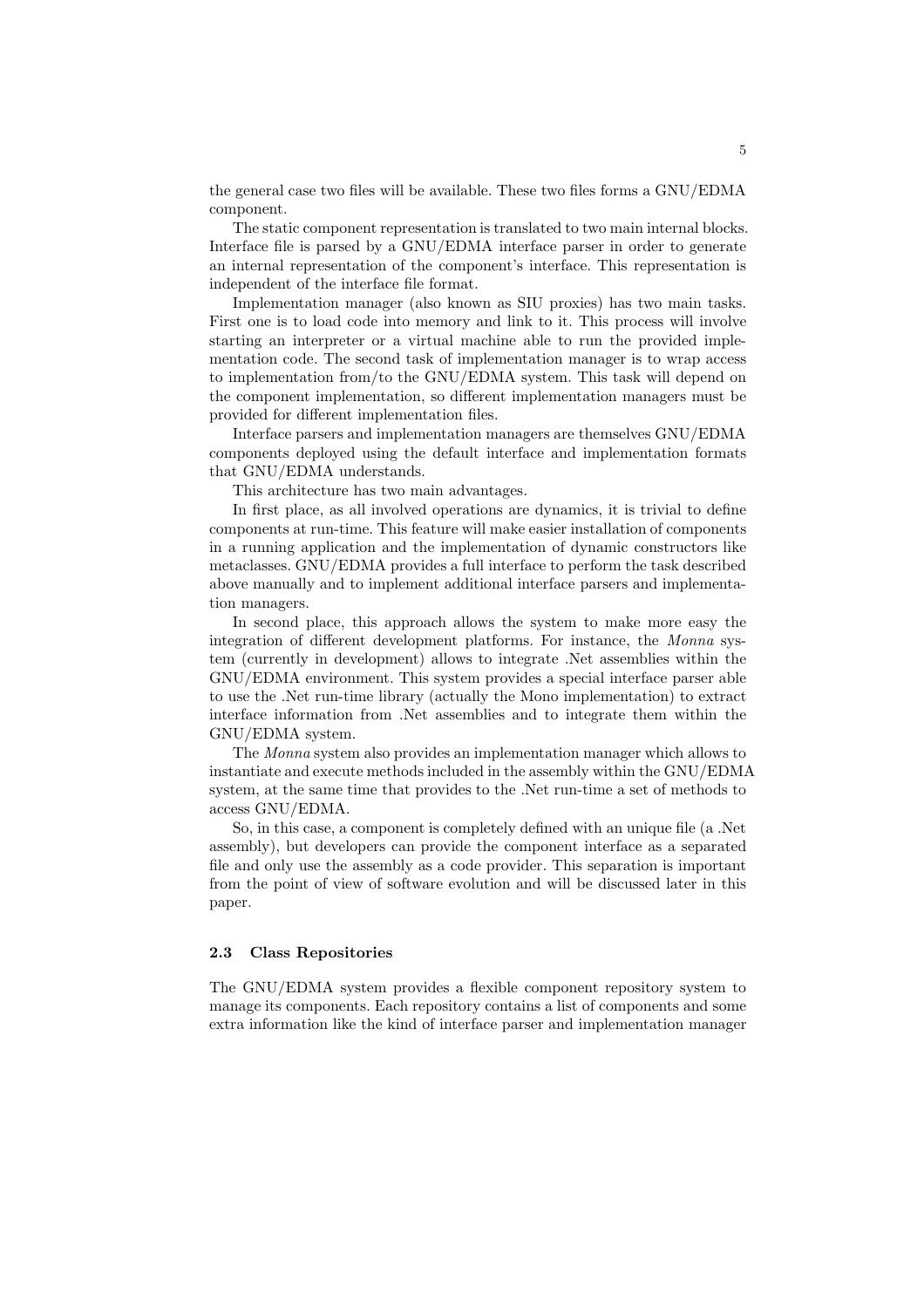to use, its implementation and interface files, component version and some other information which are of no interest for our current discussion.

By default, the system maintains a global repository, accessible to every application in the system. Any change to this repository will be reflected on every GNU/EDMA application in the system, and initially it is intended to hold common components required by most of the applications. Global repository is kept in shared memory and any change on it is immediately accessible to all applications.

Additionally, the system provides tools to define local repositories. Local repositories are identical to the global repository in structure and access way, but these repositories are kept in the private address-space of the process using them.

Developers can set as many repositories as they want, which allow them to follow different strategies to manage their application components. This approach allows, for instance, to have a private repository for each application of a software suite and a common one shared by all the tools in that suite, in addition to the global one holding core facilities like interfacing to the operating system.

The use of private component repositories makes trivial the deployment of applications using a zero-install approach. However, the solution provided by GNU/EDMA has advantages when compared to common zero-install solutions.

In normal zero-install solutions the application and the whole set of components are copied to a fixed place and executed from there. Each application installation produces a new and independent version of the application, and implies distributing the complete set of components the application requires.

In the general case, this is not a big issue, but, as will be described in section 3.5, where an on-demand network based deployment system is presented, a whole update of the system will introduce a performance penalty.

The other main difference of the multi-repository approach presented is that components can be versioned individually. In a normal zero-install approach the whole set of components should be tagged with the application release version, even when several of them did not changed from one version to another. This will produce several versions of the same component which are identical. It will be possible to manage individual component version separately but this does not make too much sense when the application and its components are managed as a whole.

Summing up, the GNU/EDMA multi-repository approach allows to distribute applications using a zero-install strategy but holding the incremental solution for component deployment provided by global repositories approaches. Different versions of a component can be deployed in the same file system place and all of them are available from this same point at the same time that a per-component version policy can be kept.

# 2.4 Class Version

Each GNU/EDMA component has a version number associated. The version number is composed of two parts; a major version number and a minor version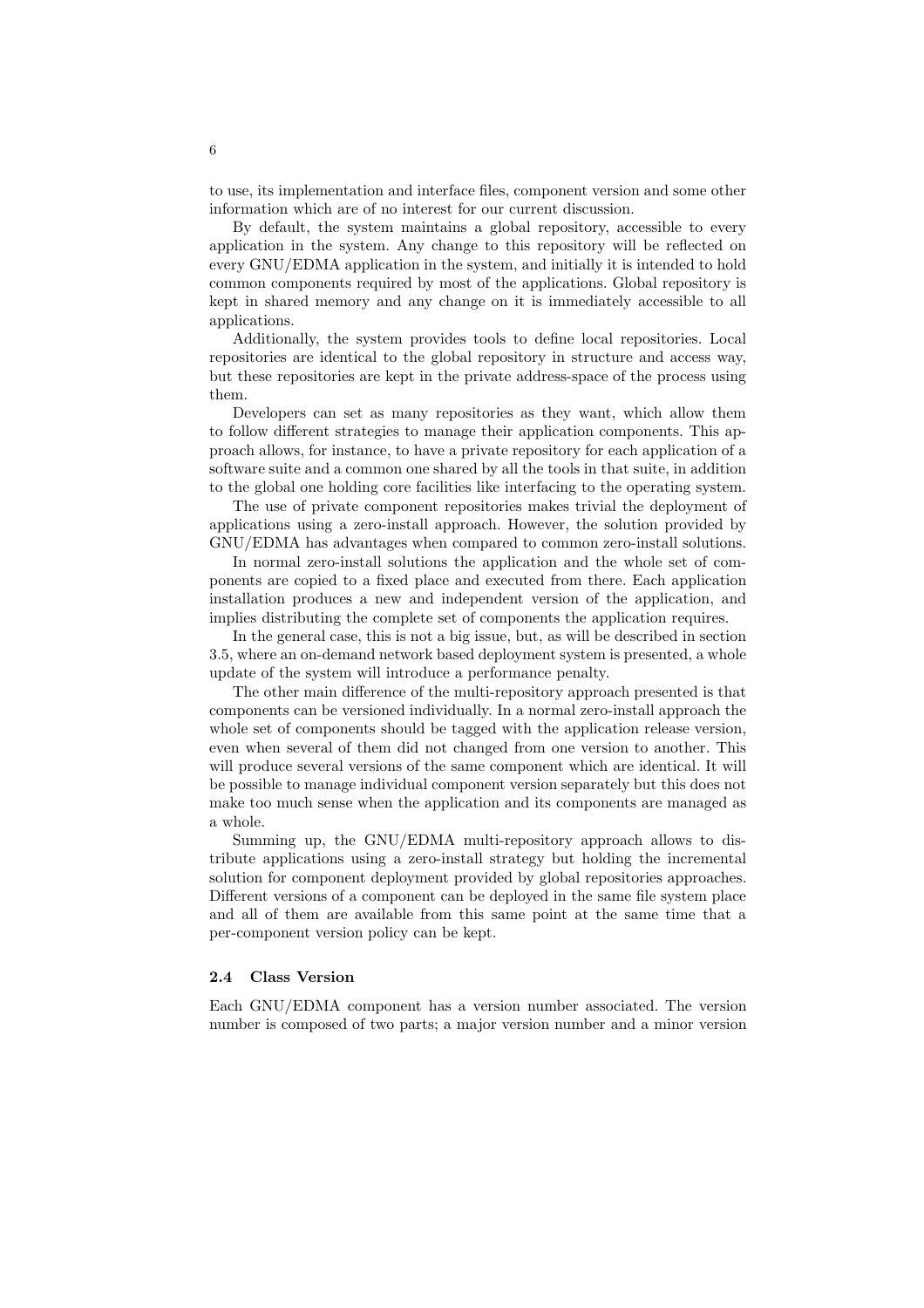number. As usual, major version number is used to mark changes on the component interface, and minor version number is increased when internal changes to the component are done but the interface is not changed.

Component version information is kept by system repositories and is managed by the GNU/EDMA component deployment tools. Each time a component is created a deployment descriptor should be built (unless manual installation of the component is preferred). This deployment descriptor allows automatic installation of the component. Figure 2 shows one of these files.

```
ClassName=HELLO_WORLD
NameSpace=examples/hello
Machine=i386
OperatingSystem=LINUX
Implementation=libHELLO_WORLD.so
IDFParser=EDMAIDF
SIUProxy=
MajorVer=2
MinorVer=0
UpdateScript=HELLO_WORLD1_0_2_0.tcc
```
#### Fig. 2. GNU/EDMA Component Deployment Descriptor

The deployment descriptor contains the version of the component to be installed. In the example the descriptor represents a new version (2.0) of the HELLO\_WORLD component.

When the component is installed using this descriptor a new version of the component is available, and the old version is kept. This new version becomes the default version, but applications are allowed to force the use of specific versions of a given component using the edma\_class\_set\_actual\_version GNU/EDMA function.

Therefore, the default GNU/EDMA version management system allows to install different versions of a given component and allows both to co-exist in the system.

Note that, if not stated otherwise, any application using the HELLO\_WORLD component in our example will begin using the new version automatically. Applications must explicitly state the use of specific versions of components.

Finally, note that the UpdateScript field, if provided, will instruct the system to carry out a hotswap update of existing instances of the component. This process will migrate any existing instance to the new version, using the provided update script to translate state from one version to another. Next section describes the process.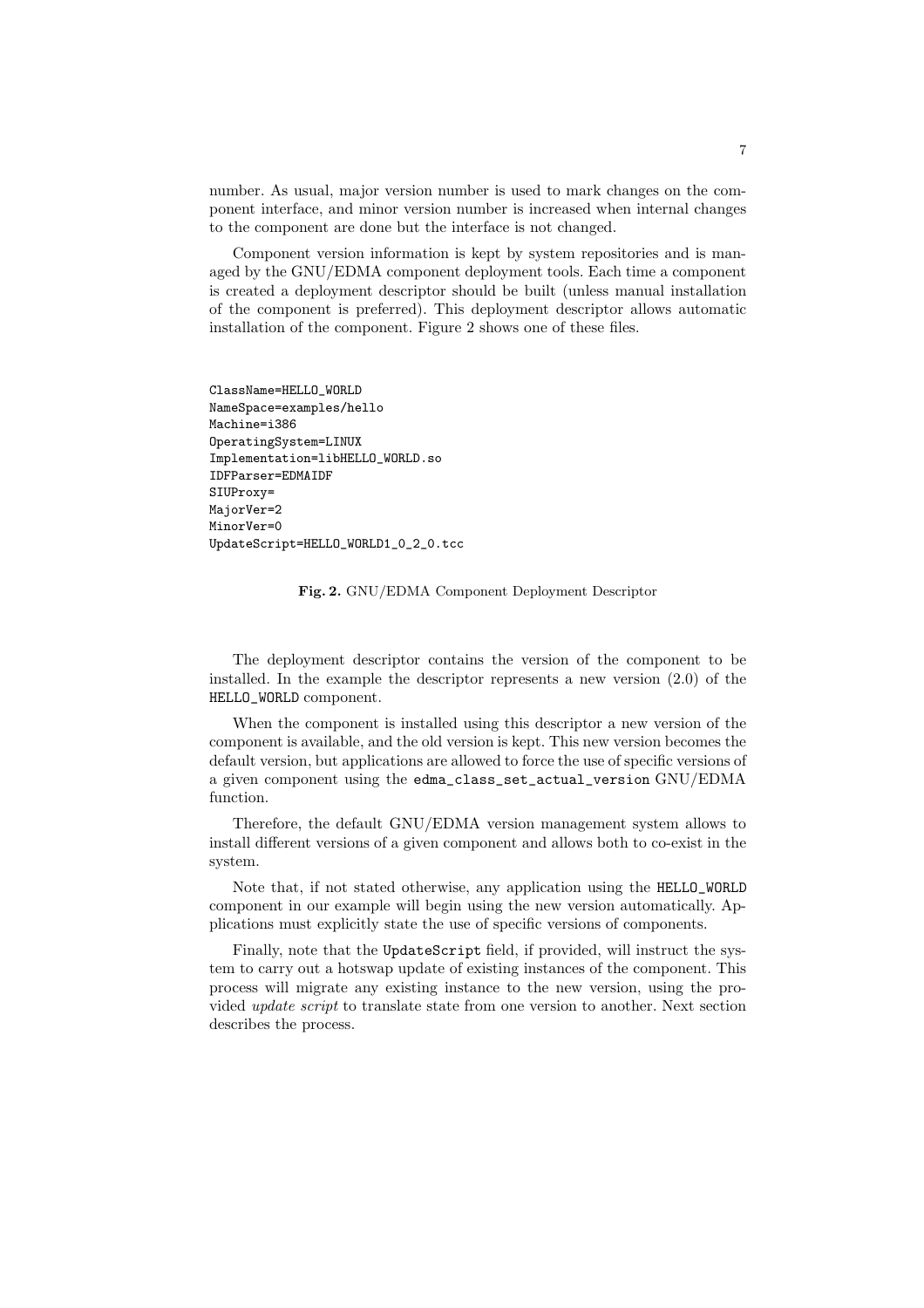#### 2.5 Object Hotswap

The different features introduced in previous sections provides tools to evolve applications in easy ways, that is, each time a new update of a given component is available, applications using that component are stopped, the component is installed and the applications restarted. Actually, the presented architecture allows to install any component at run-time if component does not change its interface.

Hotswap allows to carry out this process at run-time, without stopping the applications which is a requirement for certain kind of applications. The GNU/EDMA hotswap system is in development and can be used for simple updates with some minor human intervention.

When the deployment descriptor of the component provides the UpdateScript field, the system will start a hotswap update of the component.

In this case, the component update is hold in a list of pending updates and a list of target instances is built. The system will then try to update each component to the new version in a safe execution point using the update script provided in the deployment INES descriptor.

The whole process is summarised in Figure 3

```
if UpdateScript is provided
  Add update to pending_updates_list
  Build list of component instances to update
  for each instance_i requiring update
    If instance_i is in some thread execution stack
       wait until instance_i is released
    else
       create a new instance using the new component
       run UpdateScript to transfer state from old instance to the new one
       swap instance_i reference to fix external instance references
```
#### Fig. 3. Component Hot swap

This algorithm is executed each time a GNU/EDMA primitive is invoked from the main application, until all instances get updated and all pending updates applied. So, it is carried automatically without special considerations in the application being update.

This approach works on simple scenarios but will fail when the update implies complex dependencies between several components at once. As said above the system is in development and new approaches to solve this problems are being prepared.

Next section shows a simple example on how the hotswap system described so long works.

8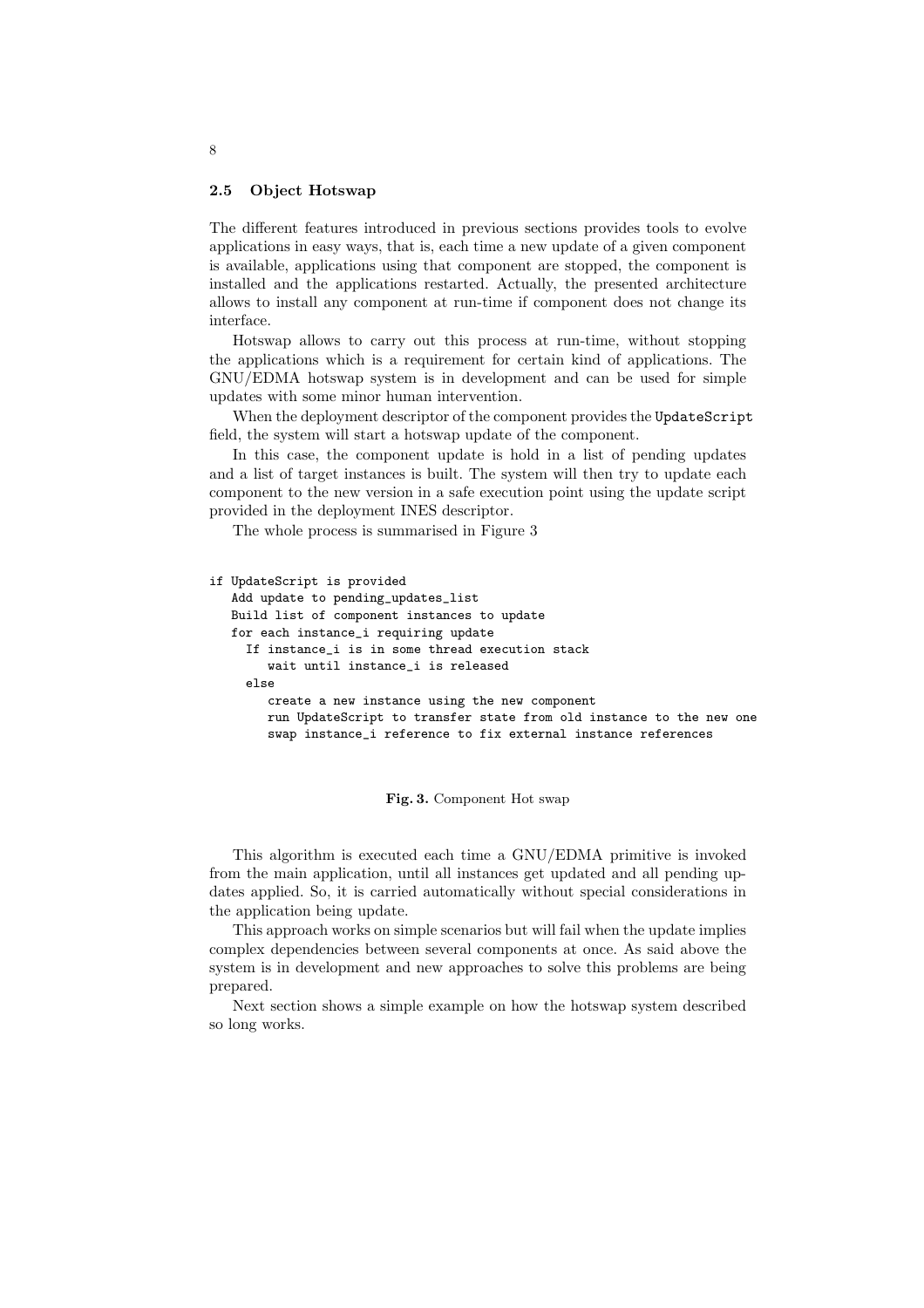### 2.6 From Hello World 1.0 to Hello World 2.0

To illustrate the whole process a complete example is show in this section. In this example, a HELLO\_WORLD component will be updated to a new version which includes a simple instance state transformation.

The HELLO\_WORLD component version 1.0 has the developed for a first release of a given application,

Due to some customer request, the component must be updated to provide a per-country greeting. Changing the interface as shown in Figure 4.



Fig. 4. Hello World Component Evolution

The original greet method will produce a "Hello Name" message and the new version of the component must produce a "Hello Name from Country" message. That is, old instance state must be copied to new one.

To carry out this simple update the following INES descriptor must be provided.

```
ClassName=HELLO_WORLD
NameSpace=examples/hello
Machine=i386
OperatingSystem=LINUX
Implementation=libHELLO_WORLD.so
IDFParser=EDMAIDF
MajorVer=2
MinorVer=0
UpdateScript=HELLO_WORLD1_0_2_0.tcc
```
Major version number is increased since the interface of the component was changed and an update script must be provided to keep instance state between versions.

The update script is implemented using the TCC (Tiny C Compiler) and is shown in Figure 5.

The simple function in Figure 5 receives as parameters two component instances. The old one which is being updated and the new one created by the system when update was possible. Then, the script transfers common state from an instance to another and initialises the new field not available in the original component.

After finishing this execution, the system swaps components newid and oldid so any previous reference to the original instance (oldid) get updated to the reference the new one (newid).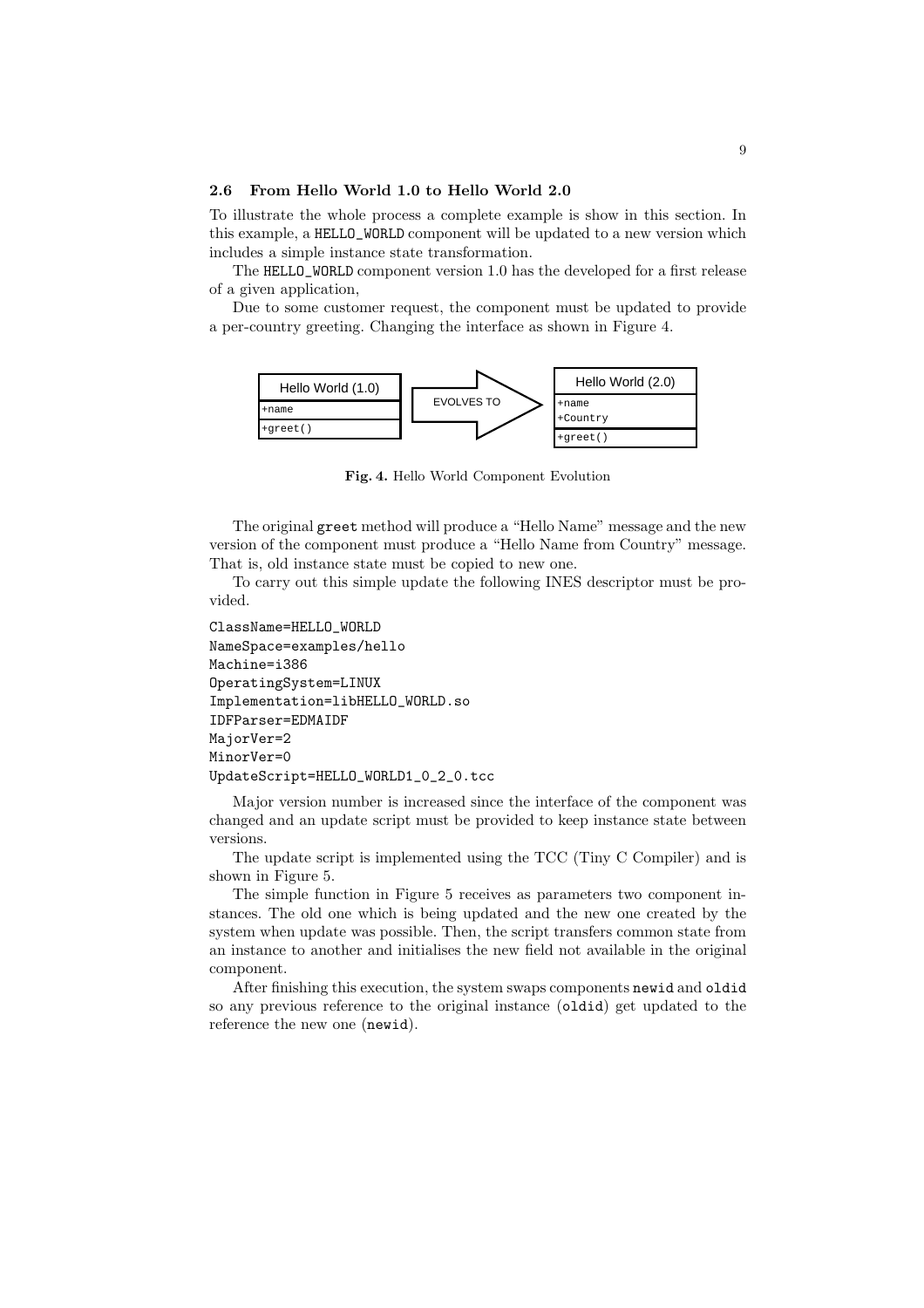```
ESint32 HELLO_WORLD_update (OBJID newid, OBJID oldid)
{
  EChar buffer[80];
  /* Transfer state */
  edma_set_prop_strz (newid, "Name",
                      edma_get_prop_strz (oldid, "Name", buffer));
  /* Initialise new state */
  edma_set_prop_strz (newid, "Country", "NO COUNTRY");
 return 0;
}
```
10

Fig. 5. Update script for updating HELLO WORLD 1.0 to HELLO WORLD 2.0

Update Script Generation Our current work on hotswaping has unveil the requirement of linking the update process with the design stage, making the update process flow from the beginning of the application life-cycle. That is, once the software update is defined, that update is re-introduced in the system at the analysis stage, reworking the whole cycle towards a new implementation version.

Working this way, will allow design or refactoring tools to take into account the changes involved by the update and so automatically generate most of the actions for components state changes at run-time, making much more probable the success of the run-time update.

### 2.7 The Exception Management Interface

The GNU/EDMA system provides a general system-level exception management subsystem named EMI (Exception Management Interface). This system allows system administrators to establish how to proceed when a system exceptions is raised.

The CLASS\_NOT\_FOUND exception is the one of interest, for our current discussion.

The EMI subsystem, allows to install a so-called EMI Handler. An EMI handler is a GNU/EDMA component which will be invoked when a given system exception is raised.

This solution was used to setup a class server and allow automatic installation of components from it when a given application is executed. This system is described in section 2.8.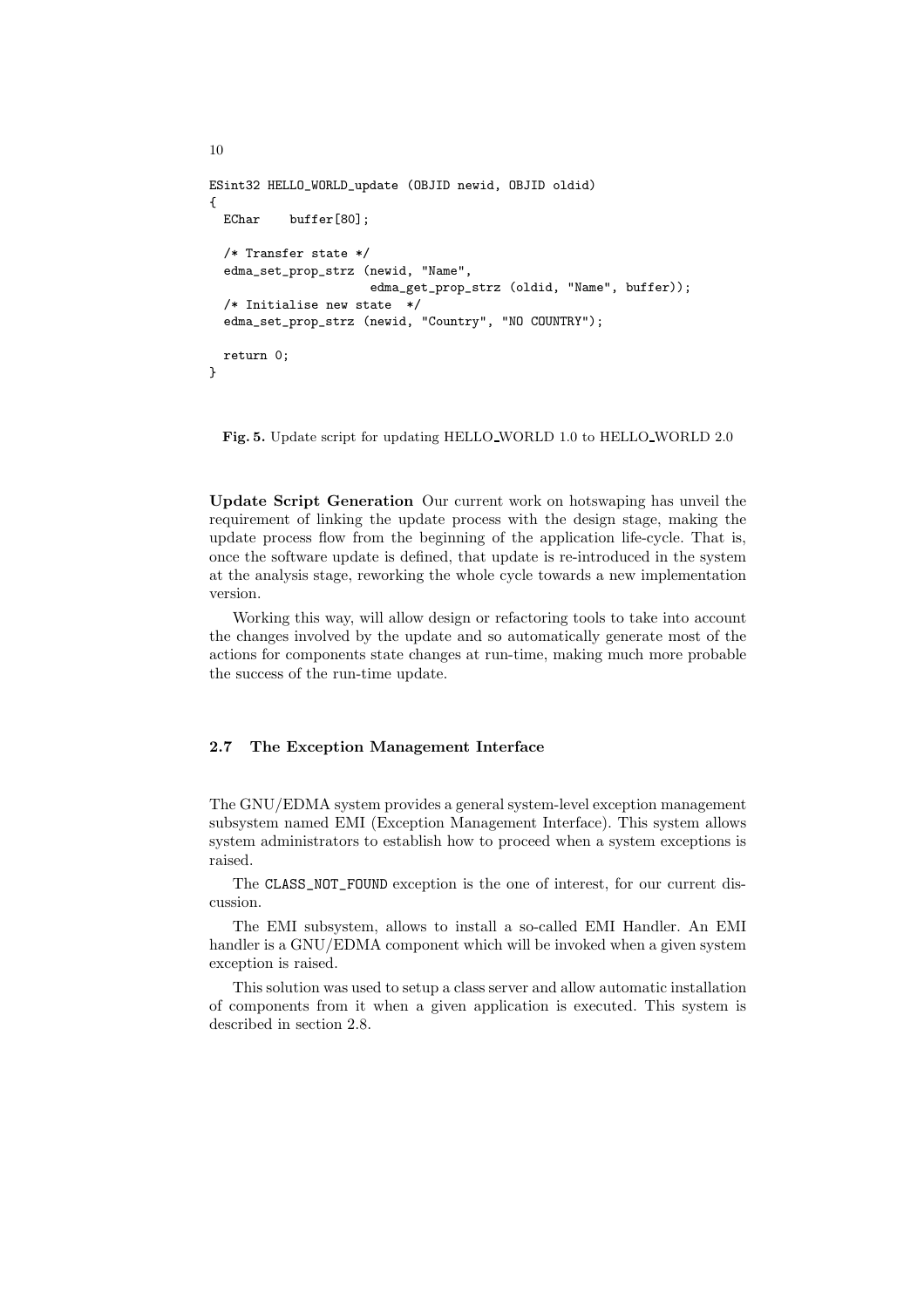#### 2.8 Previous Experiences

Finally, before introducing the new EDNA architecture for GNU/EDMA application deployment, a previous experience on automatic on-demand network installation will be commented.

This system was introduced in early 1999 on the 0.3r1 version of GNU/EDMA[5]. Several of the concepts introduced in this system will be included in the new EDNA architecture and for this reason, they worth a brief description in this section.

The system was designed to work on LAN environments with GNU/EDMA applications. GNU/EDMA applications run on different machines and each one keeps its own global repository (local component repositories were introduced in later versions of the system).

A general component server is configured in the LAN allowing clients to ask for components using a simple TCP protocol. Each machine running GNU/EDMA applications has a basic GNU/EDMA installation including a EMI handler able to connect to the component server and to ask for a specific component.

So, each time an application is started in the environment, CLASS\_NOT\_FOUND exceptions are raised for each component it tries to instantiate. The associated EMI handler connects to the component server providing some basic information about its running operating system and architecture.

The server responds with a compatible component for each configuration or with an error, if no component is available. Suitable components for a given configurations are:

- A native component for the given operating system and machine architecture
- An interpreted version of the requested component.

That version supported component implementation using Java and Guile (the GNU scripting language). So, if no native version of a given component is available but an interpreted one was found, this last one is transferred to the client machine. This approach allows rapid prototyping using multiplatform languages and later per-component optimization using native versions.

The EMI handler in the client machine gets the implementation and interface files of the requested component and dynamically registers it in its client repository, allowing the main applications to continue execution. The system works similar to virtual memory swap system in operating systems.

This early system allows to improve availability of applications in heterogeneous systems supporting multiplatform implementation of components (Java implementations) and also allows full update of applications wiping out client repositories and simply re-running applications.

#### 2.9 Lesson Learnt

From all this previous work some important lessons were learnt and they will be summarised in this section.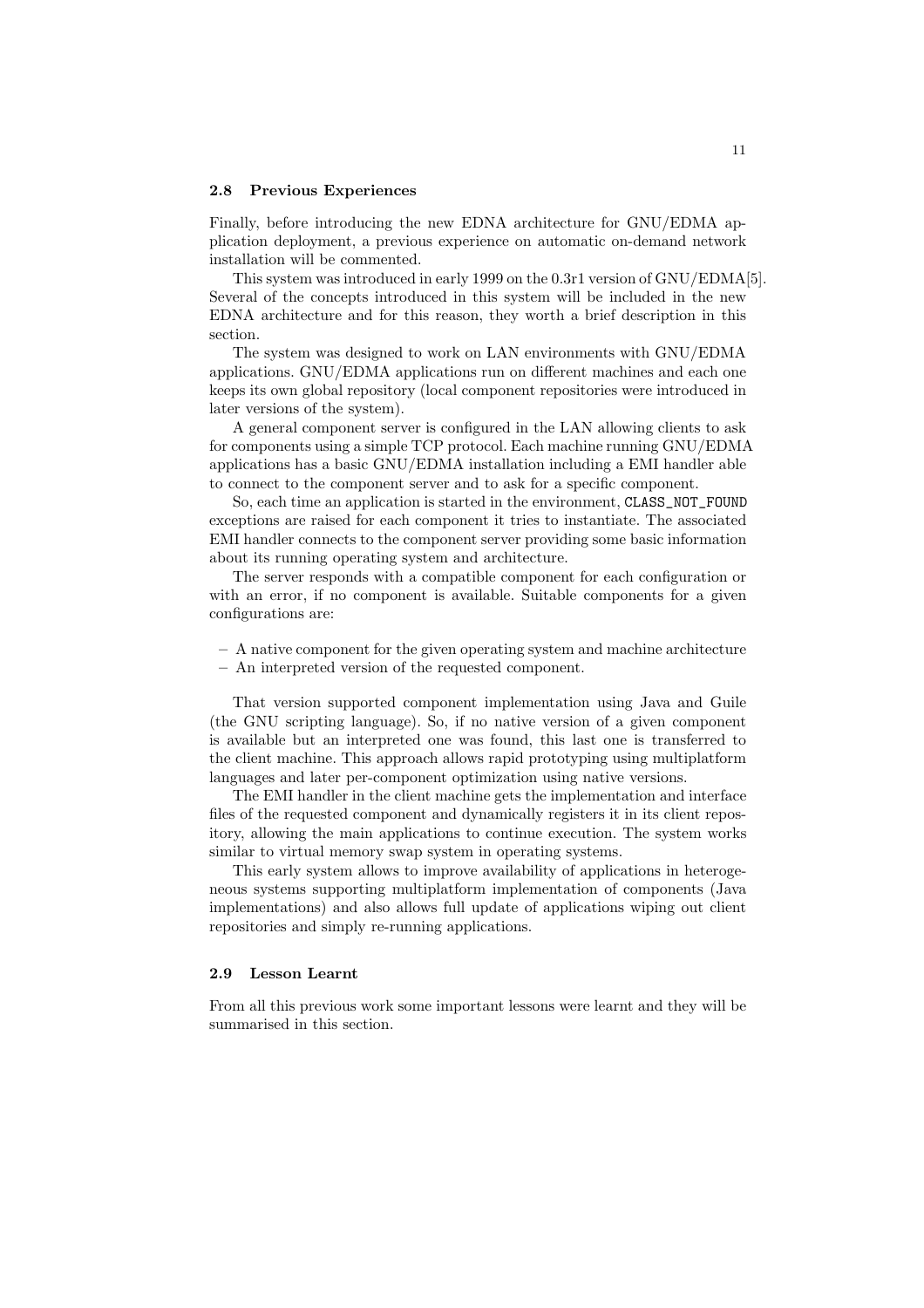In first place, applications normally do not need complex deployment systems. Most of them can be effectively managed using a zero-install strategy an a simple version control system for the components their use.

This is a consequence of general poor code reuse in applications.

Human factor is critical and code reuse normally only happens when people reusing code knows it very well. If not, people usually tries to write its own code, unless a small suite of tools related is being built.

Think for instance on the set of COM-like system available nowadays. Microsoft developed the first COM system several years ago. From that point on, Macromedia Director included its Xtra extension system based on the same architecture. Mozilla its XPCOM solution, OpenOffice its UNO architecture, etc... There are subtle differences in each system but all of them are based on the same basic idea.

The same can be said for the big set of low level helper libraries available.

The reality is that a lot of effort was put on making code reuse easy, but in practise code reuse is rarely used, except for central core software as for example desktops.

This is a different discussion but what is important for us, is that most of the components of a given application are private to this application or to a small suite of related tools. This makes global component repositories a source of problems (like the well-known DLL hell in Microsoft platforms).

So, in general, an application (or small suite of applications coming from the same producer) will be composed by a set of specific components plus a minimum set of shared components which in general deals with the interface to common or inevitable systems like the operating system itself, or core framework foundation classes, desktop interfaces, etc.

In second place, application evolution is a complex task which varies depending on the kind of application being evolved. Two main groups can be defined; application which can be stopped and applications which cannot be stopped.

The main difference between them is the way the change is applied. The way the change is managed and generated is common to both scenarios. In any case, application evolution must be carried out from the conceptual level to the final implementation to reflect the changes in the whole process.

This simple and well-known process is not performed normally. Small patches are applied at the implementation level and a lot of these small patches produces changes not reflected in the higher level life cycle stages (design, analysis). A big effort is required to keep all this information synchronised.

This will soon produce hard to maintain applications. The solution is to produce tools able to keep consistency on all the stages independently of where the changes are made. Such a tool does not exist at this moment and only partial solutions are available.

An unification of the way software is managed at the different stages of its life cycle is required. Such an unification will allow to propagate changes in any stage almost automatically to the others.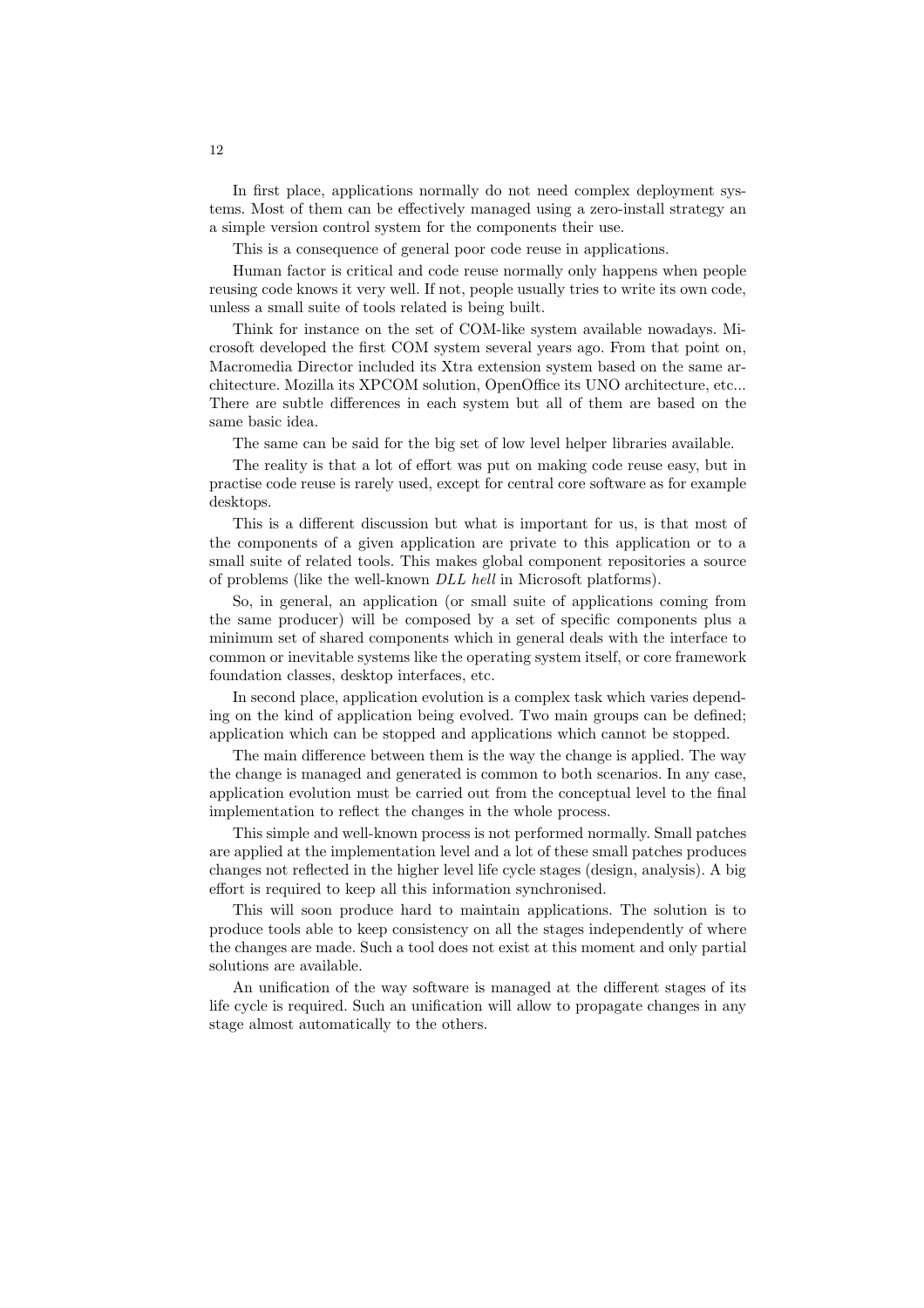Finally, the whole process of application creation and maintenance must be simple and mostly automatic to avoid problems due to error-prone human manipulation.

Taking into account all this facts, the design of the EDNA system to deployment and maintenance of GNU/EDMA applications is described in next section.

# 3 New EDNA Architecture

In previous sections, the features related to application installation and versioning provided by GNU/EDMA were introduced, as well as the current support provided by the system. However, current support lacks several important features which will be fixed by the EDNA architecture.

The goal of this system is to produce a set of tools and procedures to build GNU/EDMA applications and allow their easy and safe deployment and evolution.

EDNA should provide an easy way to deploy common components in a system which will be heavily used by most of the GNU/EDMA applications, and it also should provide and easy way to deploy applications or small suites sharing a well-defined set of components.

The system should provide tools for real-time and deferred update to cover the needs of normal applications and better-non-stop applications.

Finally, the system should provide an appropriated level of automation to reduce the probability of errors in the processes of evolution and installation of initial and further versions.

## 3.1 GNU/EDMA Interfaces Extension

The GNU/EDMA system, as pointed early in this text, makes a clear separation between interface and implementation for each component it manages.

GNU/EDMA component interfaces are independent entities which bridges design and implementation stages. Current implementation only captures inheritance and "part of" relationships so direct transformation is not complete. However, the GNU/EDMA interfaces where designed to keep as many information as desired even when the system will only get the one it needs.

So it is trivial to add further information within a component interface and then write tools taking into account this information. This way, the whole design and implementation information for a given application can be kept in an unique file, making changes in any of theses stages available to the other.

So the first point to address by the EDNA system is to introduce additional dependencies within the component interface. The logical targets are: usage, dependency and association relationships. This additional dependencies are directly related to implementation, that is, they are abstract entities at the design level that becomes specific implementation statements . So these relations should be extracted from the source code, or manually managed by developers.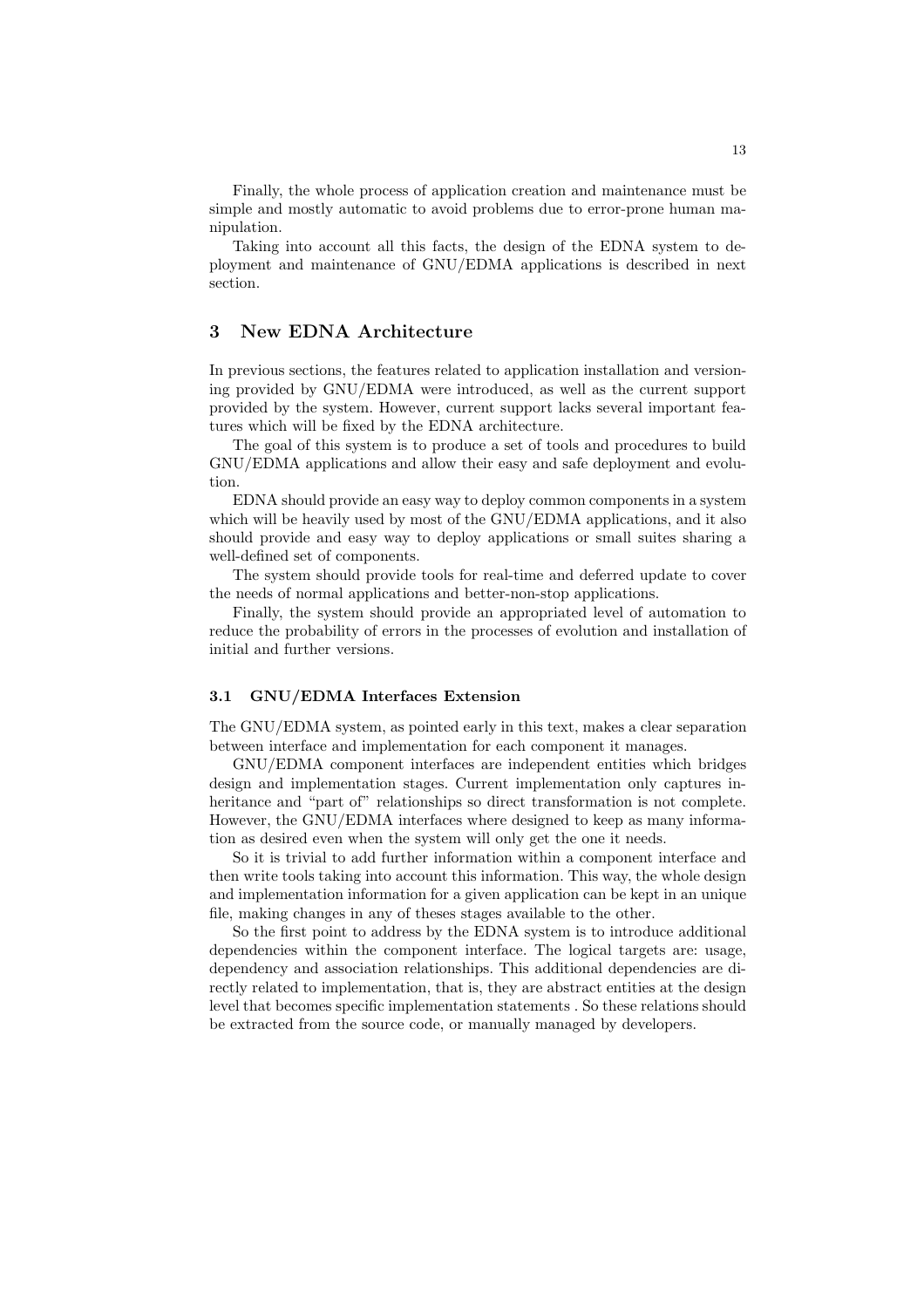This process is in general not trivial, but using an approach like GNU/EDMA where component interaction always goes through the GNU/EDMA middleware layer it will be a lot more easy than using a classical programming language. Current AOP solution could be helpful in other cases.

The good approach to keep up to date this information is to instrument unit test suites. At the same time that components get validated by a set of unit tests, the dependencies of the component are generated, feed-backing the information to the design stage. This process will also log the exact version of each component involved in the test so a version map of a tested application can be generated during testing process.

In the particular case of GNU/EDMA the system must be instrumented in order to log this information. Instrumentation will be easy since GNU/EDMA application only use a small set of primitives (method invocation, fields accessor, object creation and some dynamic inheritance primitives).

Summing up, the first feature of the EDNA system is to extend the GNU/EDMA interface files to keep additional interface information. This additional information will be generated at the test/verification stage and so, automatically (or mostly automatically) reintroduced in the design stage.

Design tools will work on components interface, managing implementation as opaque data types represented as a set of relationships among a given component and the set of the other components it interacts with.

Any change on a component at the implementation level, will be automatically reflected in the design level after testing, what will determine any new relationship among components due to implementation changes.

Any change at design level will be propagated to implementation level as a new set of component interfaces which will indicate the required changes in design. Design to implementation level will suppose, in general, bigger changes than implementation to design level. This process, design to implementation, will be, in general, supported by additional documentation to instruct developers about the implementation of these design changes.

Note otherwise, that design changes should be less frequent that implementation fixes and in general should imply addition of new features and slight extension of existing ones.

Figure 6 summarises all this process.

In the left side of the figure the different stages of the software life cycle are show. The right side of the figure shows the set of products generated in each stage and stored in the version control system.

The component interfaces are first generated at the design stage, and from that point on, they can be modified at any other stage of the development process, below the design. Implementation, testing or even deployment could produce changes in the components interface not envisioned at the early design stage, and then, interface changes may be induced.

In the same way, the code produced in the implementation stage and the deployment information (and interface relationships) stated at the testing stage are shared from any other stage below the one generated them.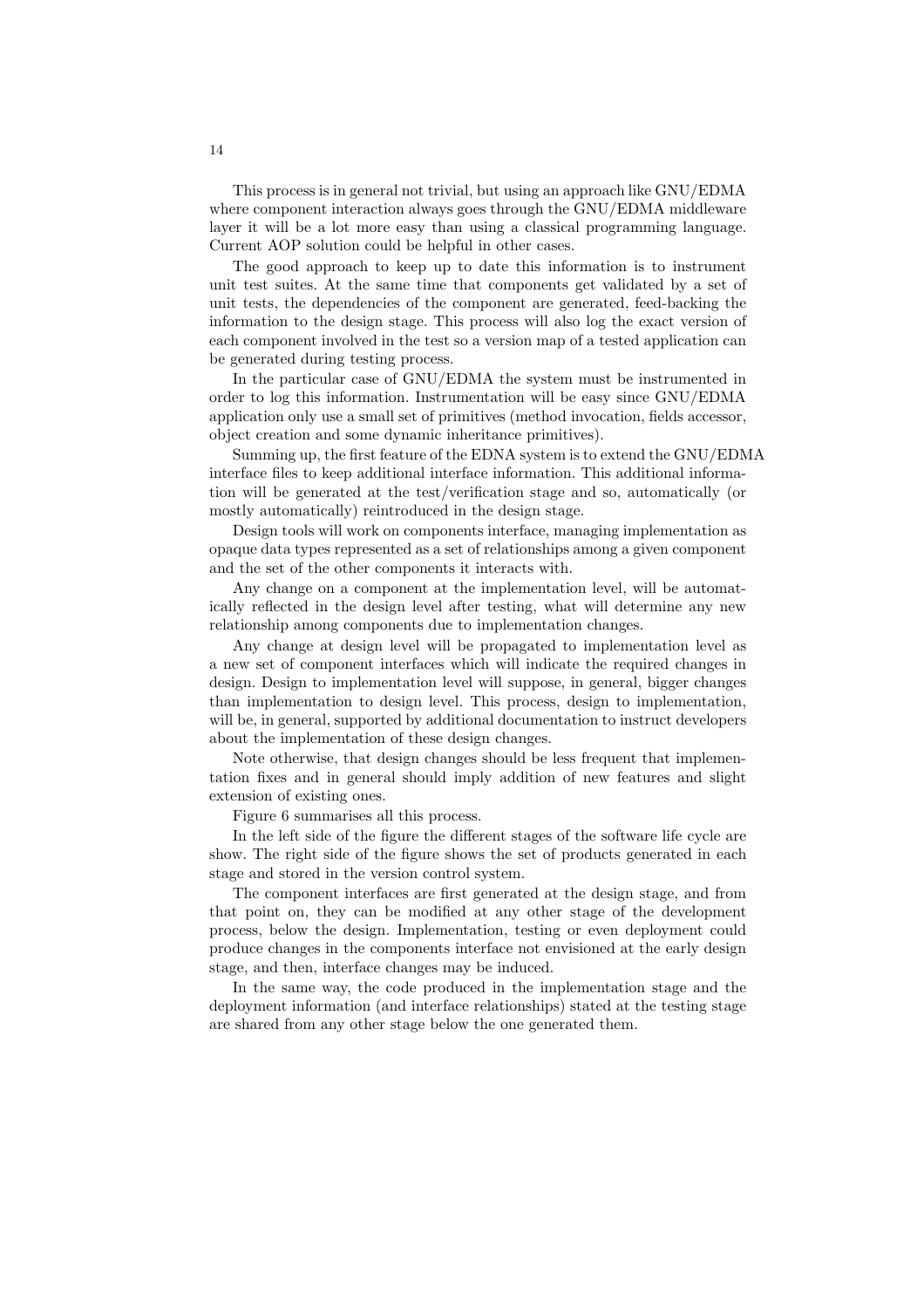

Fig. 6. Software Products vs Software Life Cycle

As explained above in the text, modification of any software product must be supported by additional procedures to communicate the different members of the development team. These procedures would be organization dependant and are beyond the scope of this paper. The key point in this discussion, is that all the software life cycle stages works on the same items, which are clearly bounded.

### 3.2 Implementation

During implementation stage, several sub-version of the software components, normally named releases are generated and kept in a version control system.

The version control system will also keep a set of tags of these releases which eventually will become a deliverable version. Normally the process of tagging or freezing a version consists on taking an snapshot of the current development version which has been appropriated checked. However, in order to keep evolvable versions of an application additional steps should be carried out.

Therefore, the tagging process should be extended with the following steps:

– Generation of a release version

The system should check immediate previous tagged version and verify how interfaces of the components (which are also kept in the version control system) had changed.

If no change in the interface was detected, only the minor version number of the component will be updated. Actually, minor version number should only be increased if there is any change in component implementation. If interface changes are detected, major version number is updated and further steps required.

– Generation of update scripts

If run-time update is required, at this point a set of update scripts should be generated. The information hold by the component interfaces will be enough to automatically generate any syntactical related transformation, but human intervention is required to face semantic related and arbitrary changes (for example, name changes).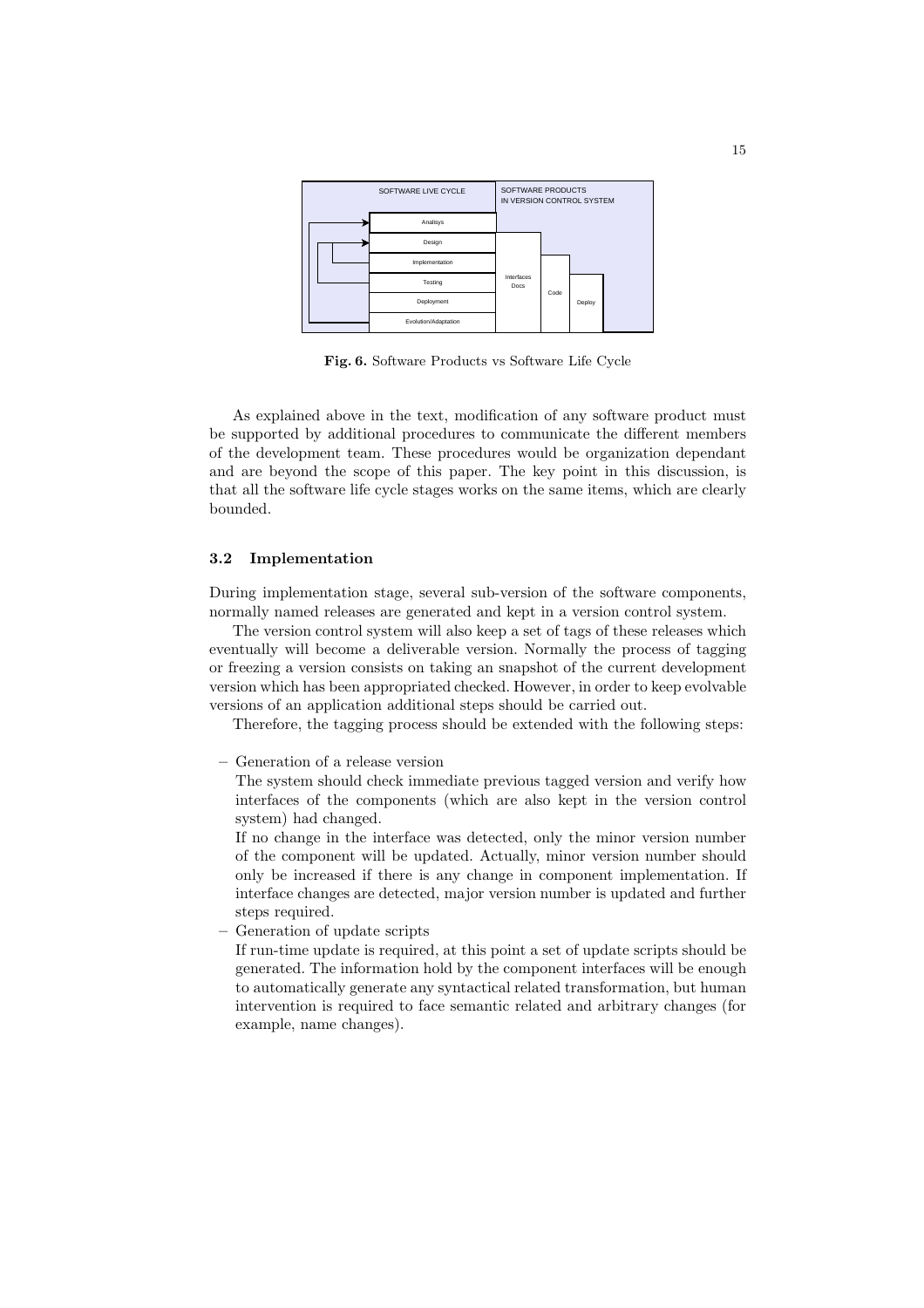Most of the information required to generate update scripts could be generated automatically if a refactoring tool is used to carry out these interface changes. The discussion of such a tool features is out of the scope of these paper. To know more about current research on these field using the GNU/EDMA system readers can check [6]

– Final Tagging

Once the real version of the component got determined, the tagging process (using the modified interface files) can proceed. The process will involve the "check in" of all the code, as usual, as well as all the side information generated about version to version transition, including the information generated by the unit test process.

Note that if no run-time update is required, the second step of the process can be removed.

So, a version release of a EDNA evolvable application will include the following elements:

- A new set of components with updated version numbers
- A complete list of component version list used by the application
- An optional set of update scripts for run-time update
- An optional main application if not implemented as a component.

Following this process the version control system will store a new version tag of a given software system with all the information required for its deployment.

### 3.3 The NIL Application Approach

Before continuing, the concept of NIL application will be introduced. The concept of implementing the main application as a class is central to modern programming languages like Java or  $C#$  which, actually make this mandatory.

However, given this fact, and in order to make simpler deployment of new versions of a given application, a small modification of this concept will be introduced and named NIL Application.

Following this approach an unique executable program will exists in the system. This program just sets up appropriated properties to allow the application locate its components. Then instantiates the main application class and starts it.

Note that this is the normal way a Java application is started, using the static method Main in the class being executed. The NIL application approach introduce a subtle difference. For the Java case, simply implies a more sophisticated loader, similar to the one provided by the Java Web Start Technology.

For the case of the GNU/EDMA system, such a program will be as simple as the shown in Figure 7

The main difference between the code shown in Figure 7 and, for instance, a normal Java application, is that when the application is executed (method run), the whole system, including its EMI handlers (see section 2.7) are up and ready

16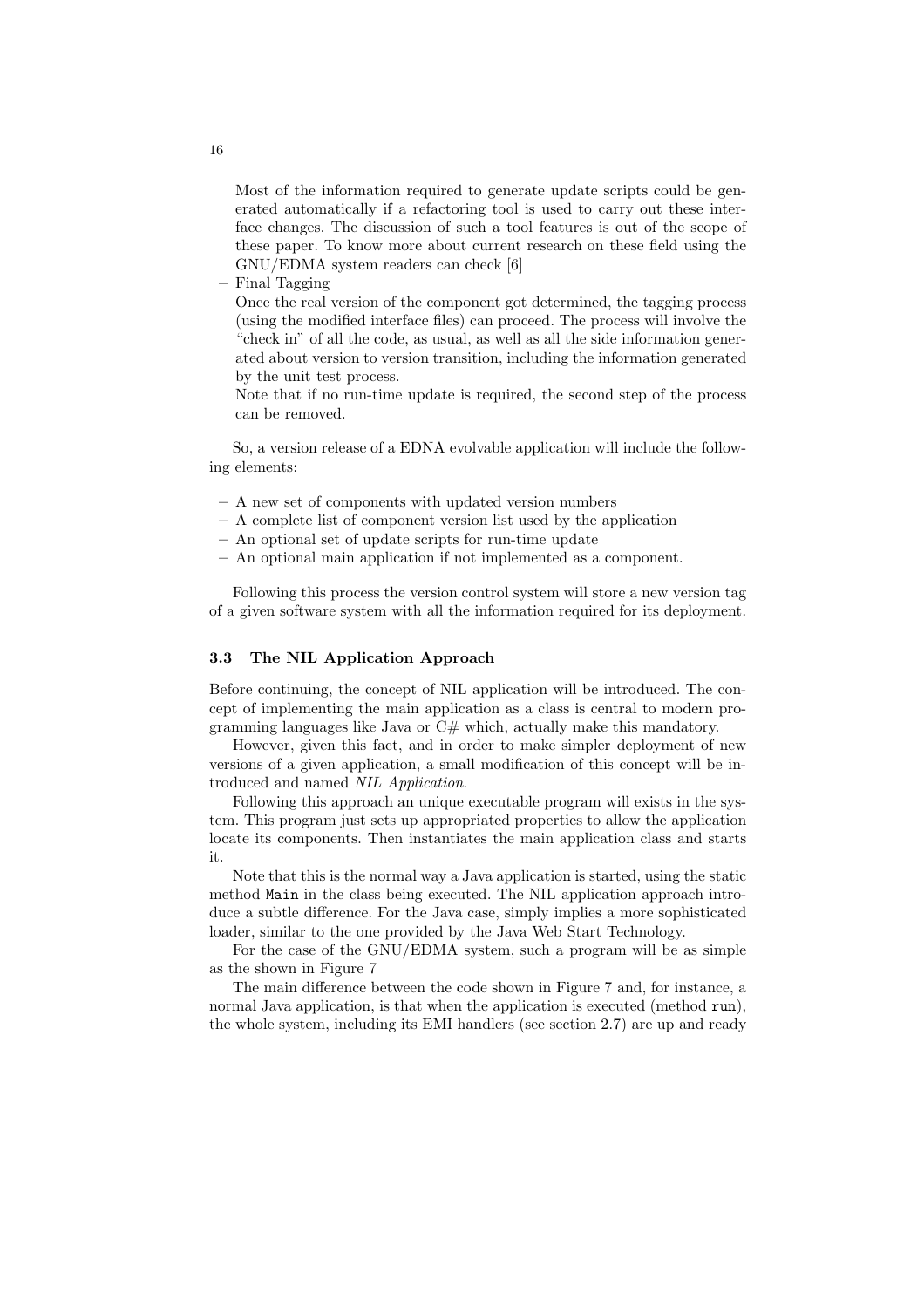```
#include <edma.h>
int
main (int argc, char *argv[])
{
 OBJID app;
  if (\arg c := 2){
      edma_printf_err ("Invalid Number of Parameters. Aborting\n");
      return -1;
    }
 EDMAInit();
  if ((app = edma_new_obj (argv[1])) < 0)edma_printf_err ("Cannot execute application '%s'\n", argv[1]);
  else
    edma_met3 (app, "run", argc, argv);
 EDMAEnd();
}
```
# Fig. 7. Basic GNU/EDMA Nil Application

to be used, including the required logic to look for missing classes and manage component versioning.

Note, that the concept is quiet simple, it is just a minor extension of the currently available solutions for application loading. However, building applications this way, within the GNU/EDMA environment, will show several advantages on application deployment and versioning.

### 3.4 Deployment

At this point in our discussion, deployment of applications using the procedure described up to now is basically trivial for applications that do not need run-time updates.

Now an application is a bunch of components which will be installed to different repositories in the system. The main application becomes another component which will also be installed the same way.

This approach allows several different configurations. In this paper only one is presented as an example on how the system will work.

In our example four main component repositories will be available:

- A global repository holding system wide shared components
- A suite repository targeted to hold components used for a small suite of tools, normally from the same provider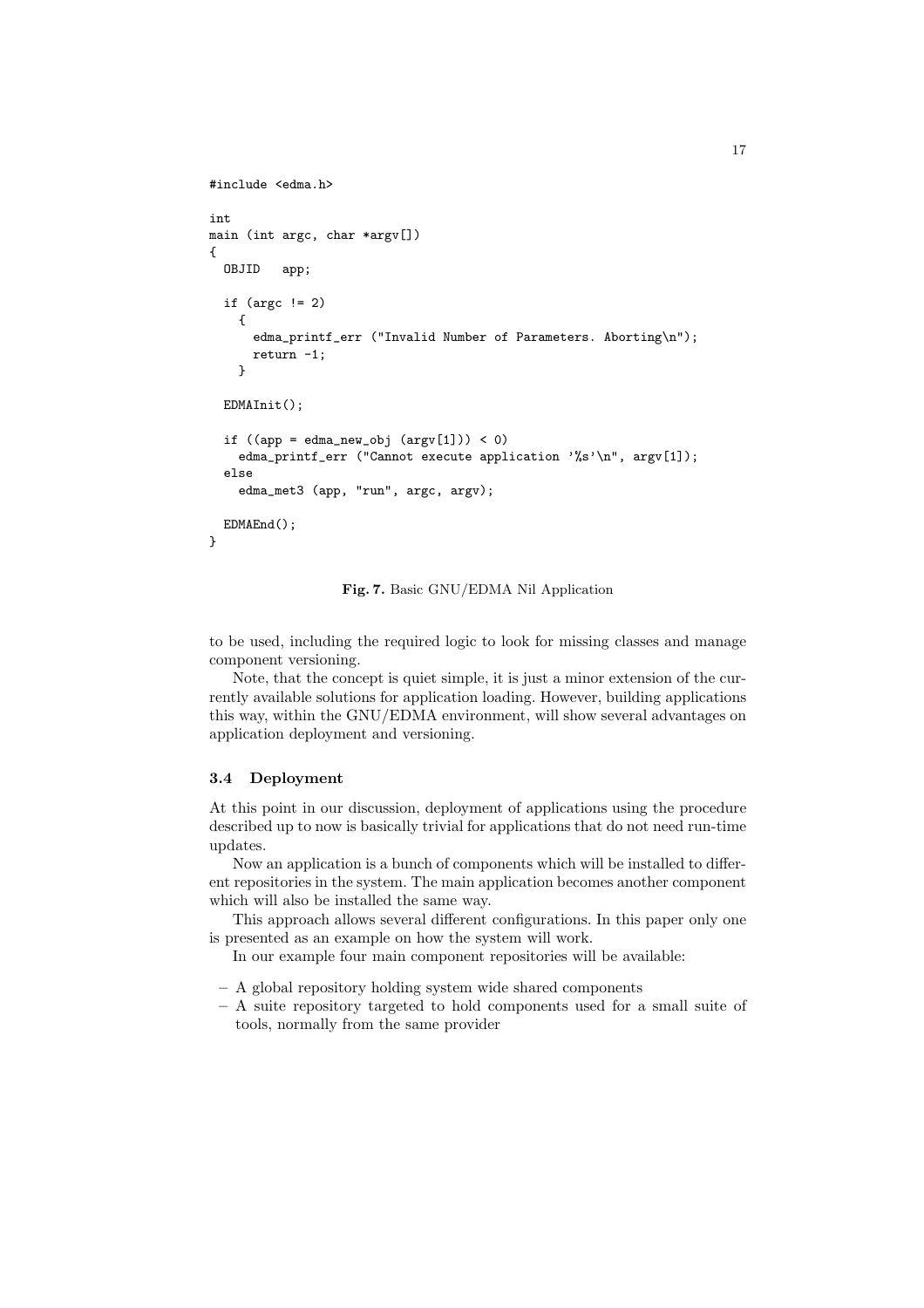- An application specific repository holding components specific for a given application
- An application component repository holding the main component application

So, an application being deployed will be composed of the following elements:

- The main application component
- A component version file holding the tested components the application is know to work on.
- A package containing components to be installed in the application private repository
- A package containing components to be installed in an optional application suite repository
- A package containing components to be installed to the global repository. This package will in general be distributed apart and referenced by the application throughout the component version file
- A resource package containing data required by the application which will be installed as a directory in the local repository

Installation process simply implies checking availability of required shared components (the ones in the global repository) and then put each component in its appropriated repository. Optionally, the creation of the application private repository will be required for the first time installation.

Note that, since GNU/EDMA allows the installation of different versions of the same component, the following holds:

- Previous version of the application is not modified neither removed. On any problem with new version previous version is still available.
- By the same reason, any modification to the application suite repository will not break any member of the suite, since the old versions of every component are still available.

Finally, note that the list of every component used by an application along with its exact version is a implicit part of the package release. This kind of information is mandatory for certain software development standards and software life cycle recommendations. Normally, this information is provides in a document named "Software Version Description" deliverable along with the software package. The approach presented here will include most of the content of this deliverable as part of the main software package.

### 3.5 EDNA Class Server. Transparent Installation

The architecture presented so far allows to setup a transparent on-demand installation system using the network. This kind of systems have the additional advantage of automatically install only the components of applications that are actually used.

18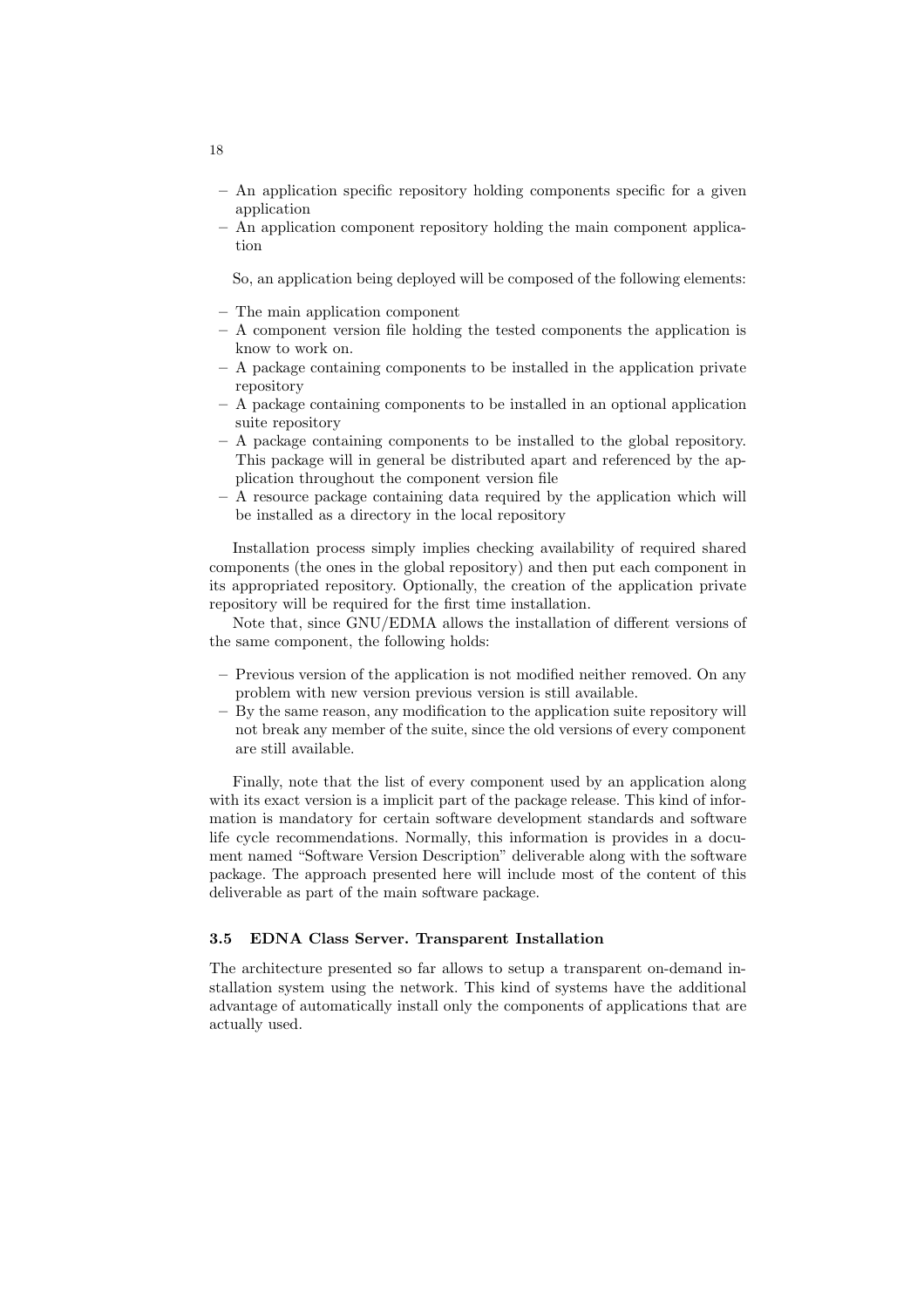Suppose that an image viewer application is built. That application will use different components to read and write different image format.

In a normal case, all the components will be installed or user will select manually them during the installation process. Using a network on-demand installation strategy, components will be installed when needed and never used components will never be installed. So, application got self-configured according to the use user does of it, saving machine resources.

To achieve this, the system described in section 2.8 will be rebuild taken into account the new structure of applications described in section 3.4. Figure 8 sketches the general operation of the system.



Fig. 8. Normal operation of EDNA Transparent Install

The details of this system is beyond the scope of this paper, but some comments are of interest for our current discussion.

In first place, just a small set of classes is required on each system to let it use the class server. An EMI handler able to communicate to the class server and some basic communication classes. Actually, this communication classes could be included within the EMI handler which is the unique class required to make the system work. This minimal set of classes will be included in the base GNU/EDMA package which will be once installed on each client machine.

In second place a redundant distributed system can be easily build. Since the class server is also an executable component, any machine in the system can launch one of these servers and begin serving files. Initially, the system will not fully replicate the whole database contained by the class server, but this functionality is being considered for a small set of nodes of the network.

The only information replicated along the class servers will be the list of available clients and, therefore, potential backup servers. So, if a client cannot connect to the class server it will try to connect to other servers in its local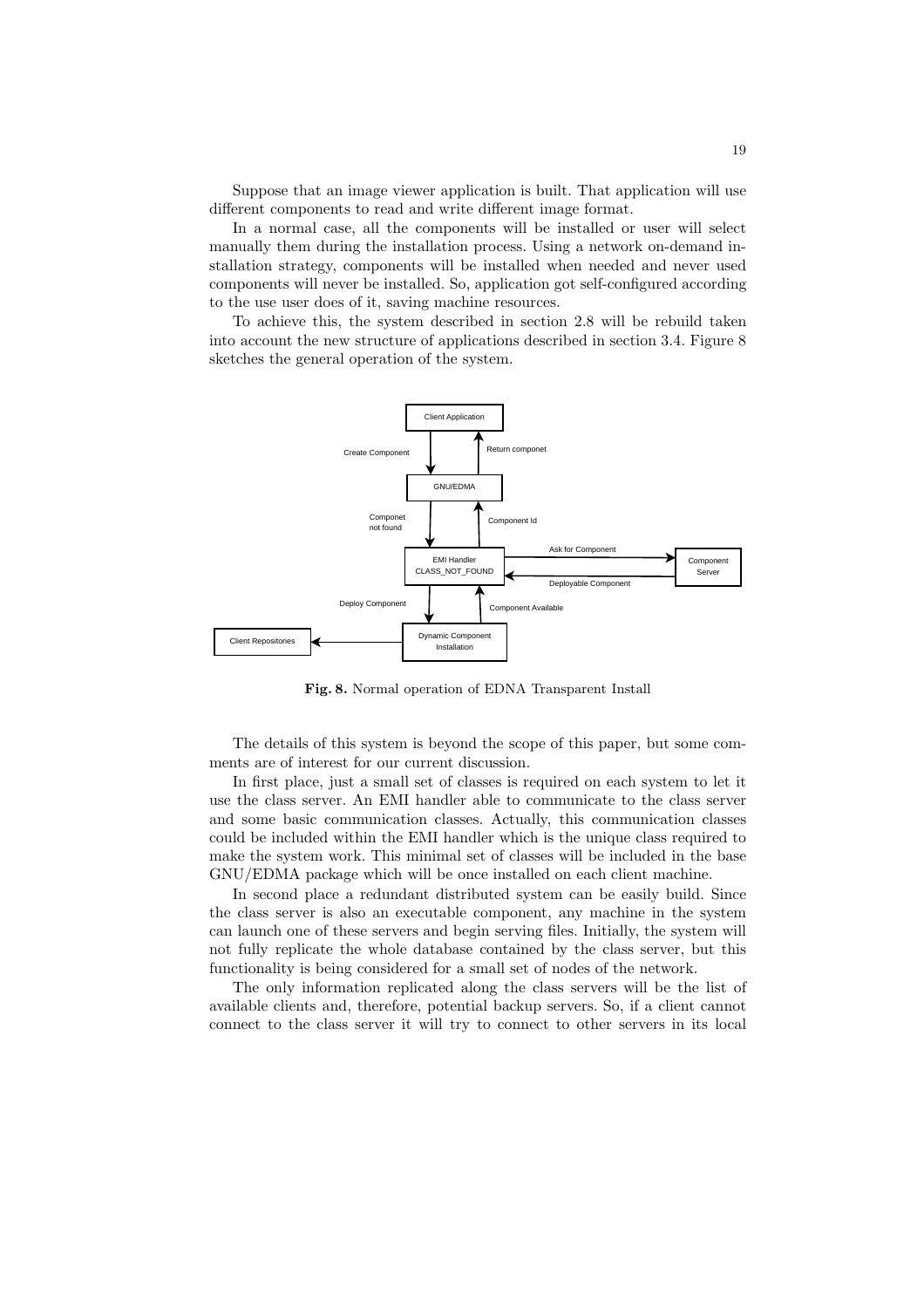backup list. If no server is available the client can launch a new NIL application using the class server component and share, almost its current repositories. The discovery procedure for new class server is still to be determined.

This behavior will introduce basic self-healing capabilities to the system, increasing its availability in the case of a server fault.

This part of the system is in its early development stages and no data is available at the moment of writing this text. The critical point to measure is latency on component installation.

In first installation a non negligible time will be used on transfer and install the basic set of components to begin running the application. However this time will be less than the time of download the whole application form the net. This is a strategy used by some applications nowadays.

The reason is that only the components being used are downloaded so it is expected to have a slight delay each time an user does a new action on the application. Empirical probes will be carried out soon.

# 3.6 Application Evolution. Upgrading

The system described so far, will install a given application on-demand but, once the application got installed it will not evolve directly without human interaction.

To avoid that, applications should check the last version of themselves at start-up initiating an update process if a new version is available (or almost asking the user if the process must be started). Note that automatic update is safe since the old version will always be available and so, application can be restarted in its old version if the new version is break due to any reason.

The right place to put this is in application initialisation. A helper class will be developed to perform this check in a transparent way. This class will override the run method of the application to perform the check before the application starts. If a new version exists, the helper class will download the new version and create a new instance of the application giving control to it.

Proceeding this way developers are allowed to determine the update strategy they want.

- Developers can include the helper class directly in its main application component and so choose when to perform the update.
- An special application loader can be provided to let the user choose when to update an application
- No update strategy is implemented and is the system administrator, who forces an update of system repositories.

# 4 Related Works

Application installation, versioning and deployment has not been a very popular research line in the academic neither in the industry communities. Obviously it is not the bigger problem within the software development cycle, however it is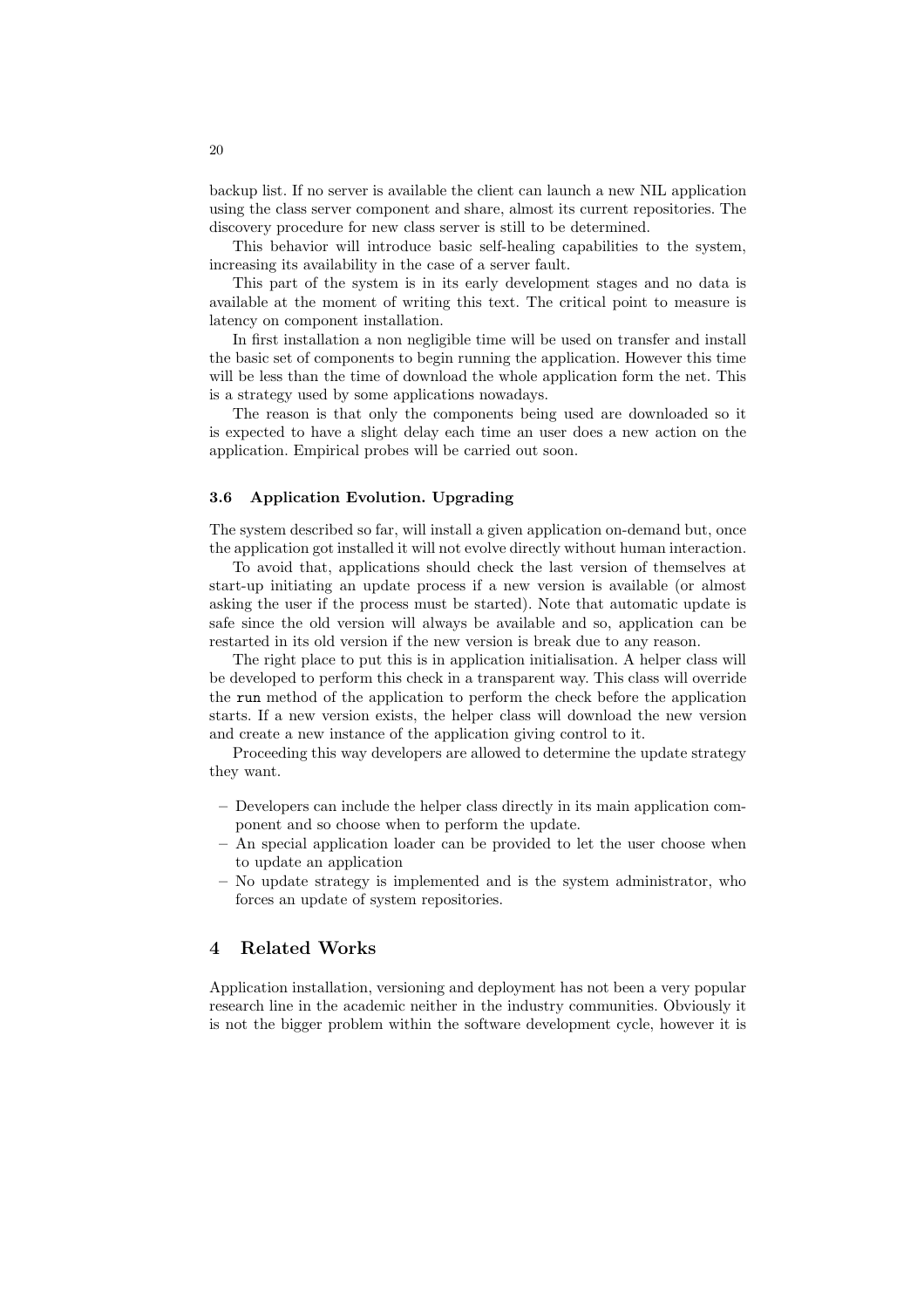an intrinsic part of this cycle, and, as has been shown, it affects previous and later stages of the life cycle.

Traditionally software versioning has been carried out using internal development team policies, normally related to the version control system used during development. Installing and deployment for small application has been reduced a simple "copy this file to that directory" or to ad-hoc solutions for large scale systems.

In the field of small application deployment, the GNU/Debian package management system has been shown this last years as an effective and simple way to install software. The GNU/Debian solution can manage dependencies at the level of packages and provides a comprehensive and robust network installation system. Even solutions for on-demand installation of packages exists like the auto-apt package.

When compared to our proposed system two main differences can be stated. In first place our system is specially target to smaller components, meanwhile GNU/Debian deal with bigger packages which could be decomposed in smaller one if necesary.

The second difference is that our system is being designed to integrate installation and deployment within the software life cycle.

The Microsoft .Net platform is maybe the one facing more directly versioning and installing at the component level. This was a requirement in Windows-based technologies for a long time after unveiling the well-known DLL Hell of windows shared libraries and COM services.

.Net framework provides a similar version system to the one presented here and makes a distinction between global and local components, providing zeroinstall deployment of applications. However it only can distinguish between this two component "repositories". The system presented in this paper supports a more flexible management of repositories which allows flexibler deployment strategies.

The .Net framework also supports the installation of different versions of the same component and allows forcing the use of a specific version of a given component, being similar to our system in this way. The NIL Application concept introduced in this paper is not supported directly, being, at first glance easy to implement in this platform.

Finally, official documentation on .Net framework does not include information about building class loaders like the ones provided by Java. However last version of the framework seems to provide some of these functionality but its use is not straightforward.

The other big platform to compare to is Java. Java zero-install approach is trivial since the introduction of the .jar files. However, Java does not provide direct support for class versioning and so implementing a version of our solution will require additional coding of helper classes. On the other hand, Java class loaders provide a flexible way to set up network on-demand installation systems like the one described in this paper, being an example of this the Java Web Start system.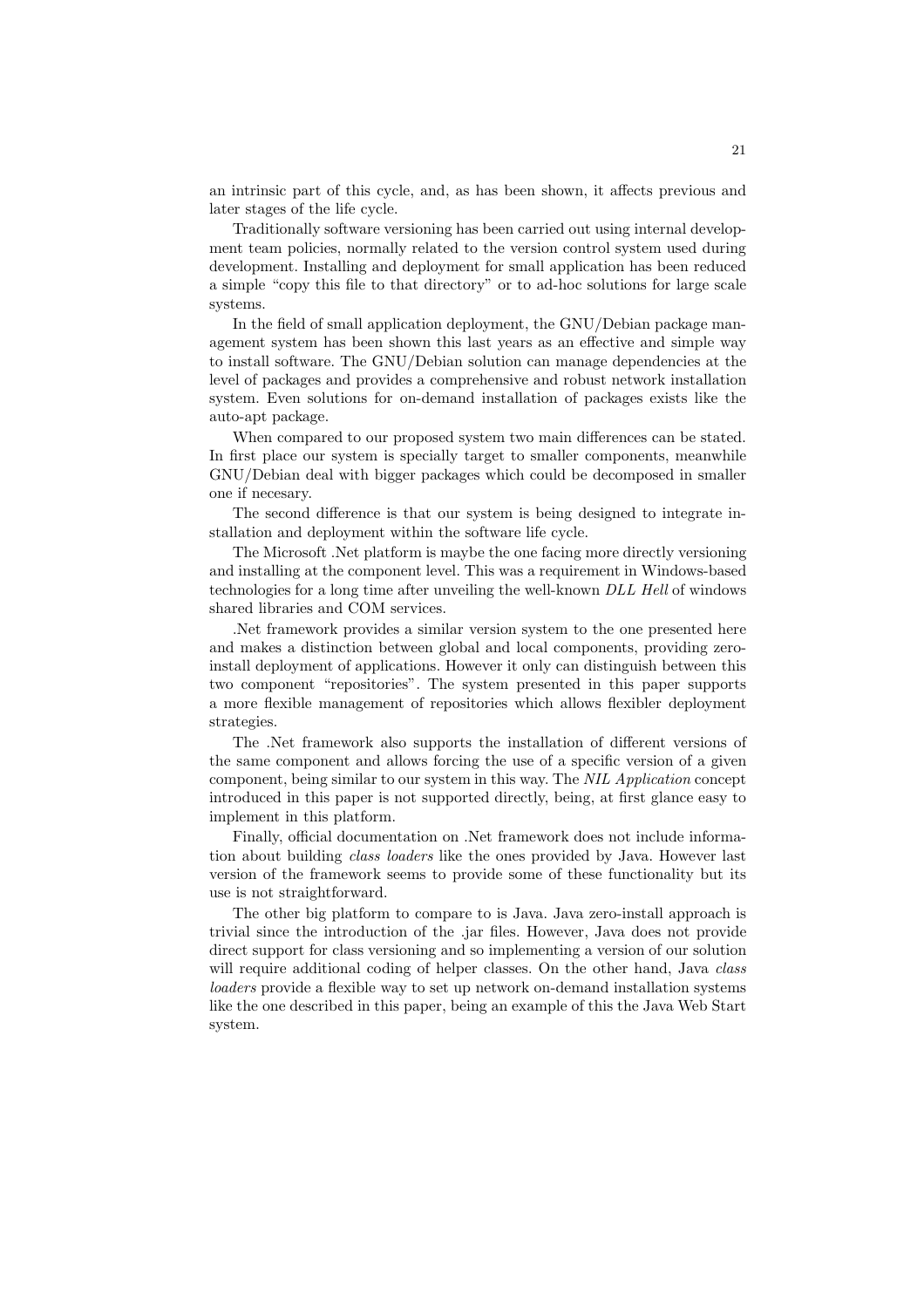From a general point of view, component (and application) versioning is a manual task for most commonly used development environment, and its linking with the software life cycle is arbitrary and discretionary according to the development team internal policies.

The approach introduced in this paper is a approximation to integration of the deployment stage (including versioning, installing and evolution) within the real life cycle of software development as a live part of the whole process.

# 5 Conclusions

In this paper a basic procedure for software development was introduced. This procedure takes into account additional information extracted from the development process for making easier software evolution and deployment of new versions of a given application.

The process also makes the spftware testing stage an integral part of the sequence, forcing to carry out this stage in order to obtain a safer version of the software. Testing will produce important deployment information (list of component versions used) and so, produce an snapshot of a verified working environment.

All this process has been specifically targeted to GNU/EDMA applications, however, the main ideas in it can be easily extended to other component based systems.

Once a deployable version of the application is available, several deployment strategies can be followed. A GNU/EDMA specific strategy, currently in development, has been described.

The concept of NIL application (as a subtle version of the classical application as a component concept) is introduced to generalise application management (versioning and installing) in a given system.

This strategy allows to install different versions of applications and components side by side, never breaking previous version since they are kept until a system administrator completely removes them. So reverting to previous versions is always possible.

The strategy can be extended, with little effort, to work in an small and secure network environment, making application installation and upgrading a trivial task which could even be performed by users.

The proposed solutions will provide basic self-configuration of application and basic self-healing of the whole installation process using a very simple strategy. The system can also expose self-tuning features if different versions of the components, according to different architectures are also managed.

For the moment no empirical result is available since the system is in development stage, but previous similar works carried out some years along do not make us envision any technical problem in its implementation.